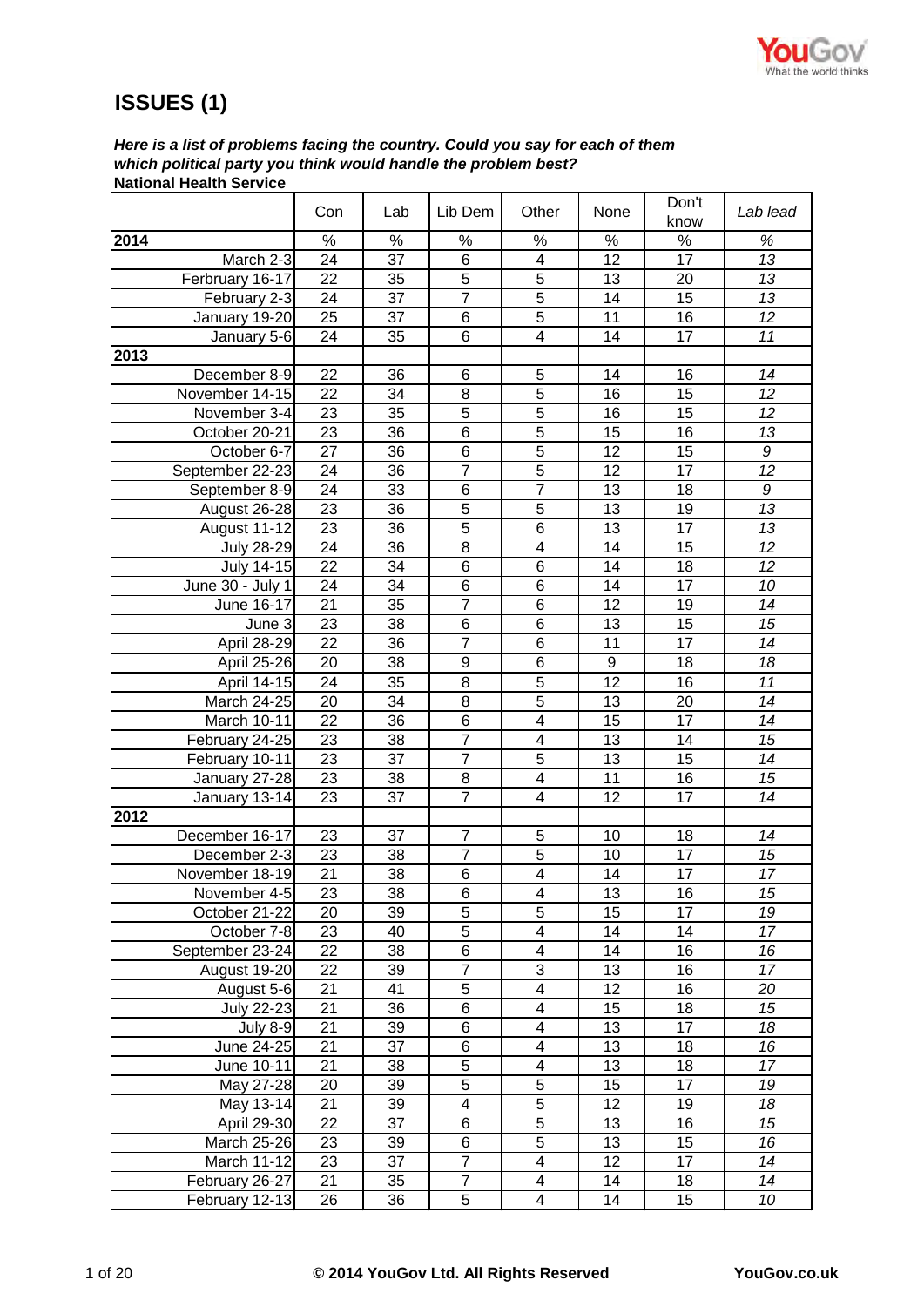

|                                  | Con             | Lab      | Lib Dem          | Other                            | None            | Don't<br>know   | Lab lead                         |
|----------------------------------|-----------------|----------|------------------|----------------------------------|-----------------|-----------------|----------------------------------|
| 2011                             | %               | %        | $\%$             | %                                | $\%$            | $\%$            | $\%$                             |
| January 29-30                    | 26              | 34       | 6                | $\overline{4}$                   | $\overline{13}$ | $\overline{17}$ | 8                                |
| December 18-19                   | 26              | 36       | 6                | $\overline{2}$                   | 13              | 17              | 10                               |
| December 4-5                     | 23              | 38       | $\overline{7}$   | 3                                | 13              | 16              | 15                               |
| November 20-21                   | 24              | 35       | $\overline{7}$   | $\overline{\mathbf{4}}$          | 15              | 15              | 11                               |
| October 23-24                    | $\overline{22}$ | 35       | $\overline{6}$   | $\overline{4}$                   | $\overline{15}$ | 18              | $\overline{13}$                  |
| October 9-10                     | 24              | 36       | $\overline{7}$   | $\overline{4}$                   | 13              | 16              | 12                               |
| September 25-26                  | 26              | 36       | $\overline{7}$   | $\overline{3}$                   | 12              | 16              | 10                               |
| September 11-12                  | 25              | 37       | $\overline{7}$   | $\overline{3}$                   | 11              | 17              | 12                               |
| August 29-30                     | 27              | 36       | 6                | $\overline{4}$                   | 11              | 17              | 9                                |
| August 14-15                     | 25              | 38       | $\overline{7}$   | 4                                | 12              | 14              | 13                               |
| July 31 - August 1               | 25              | 37       | $\overline{7}$   | $\overline{3}$                   | 13              | 16              | 12                               |
| July 17-18                       | 25              | 38       | 6                | $\overline{\mathcal{A}}$         | 12              | 15              | 13                               |
| <b>July 3-4</b>                  | 26              | 38       | 6                | 3                                | 12              | 15              | 12                               |
| June 19-20                       | 24              | 38       | $6\phantom{1}6$  | $\overline{3}$                   | 12              | 16              | 14                               |
| <b>June 5-6</b>                  | 25              | 39       | 6                | 3                                | 11              | 15              | 14                               |
| May 22-23                        | 26              | 38       | 6                | 3                                | 10              | 16              | 12                               |
| May 8-9                          | 25              | 40       | 6                | $\sqrt{3}$                       | 10              | 16              | 15                               |
| April 10-11                      | 24              | 37       | $\overline{7}$   | 3                                | 12              | 16              | 13                               |
| <b>March 27-28</b>               | 25              | 40       | $\overline{7}$   | 3                                | 11              | 14              | 15                               |
| March 13-14                      | 24              | 40       | 6                | 3                                | 12              | 15              | 16                               |
| February 27-28                   | 26              | 38       | 6                | $\overline{3}$                   | 12              | 15              | 12                               |
| February 13-14                   | 27              | 39       | $\overline{7}$   | $\overline{3}$                   | 10              | 15              | $\overline{12}$                  |
| January 30-31                    | 28              | 35       | 6                | $\overline{3}$                   | 13              | 16              | $\overline{7}$                   |
| January 16-17                    | 27              | 37       | $\overline{7}$   | $\overline{2}$                   | 13              | 14              | 10                               |
| 2010                             |                 |          |                  |                                  |                 |                 |                                  |
| December 19-20                   | 26              | 35       | 6                | $\overline{2}$                   | 14              | 18              | 9                                |
| December 5-6                     | 30              | 34       | $\overline{5}$   | $\overline{2}$                   | 11              | 16              | $\boldsymbol{4}$                 |
| November 21-22                   | 29              | 35       | 6                | 1                                | 11              | 17              | 6                                |
| November 7-8                     | 30<br>31        | 32<br>34 | 6<br>8           | $\overline{2}$<br>$\overline{2}$ | 12<br>11        | 18              | $\overline{c}$<br>$\overline{3}$ |
| October 24-25                    | 30              | 33       | 8                | $\boldsymbol{2}$                 | 10              | 14<br>18        | $\mathfrak{Z}$                   |
| October 10-11<br>September 26-27 | 27              | 36       | 9                | 1                                | 11              | 16              | 9                                |
| September 12-13                  | 33              | 30       | 8                | $\overline{2}$                   | 11              | 15              | $-3$                             |
| August 22-23                     | 31              | 34       | 7                | $\overline{2}$                   | 8               | 19              | 3                                |
| August 8-9                       | 28              | 32       | 8                | $\overline{2}$                   | 11              | 18              | $\overline{4}$                   |
| July 25-26                       | 31              | 32       | $\boldsymbol{9}$ | $\overline{2}$                   | 11              | 16              | 1                                |
| <b>July 11-12</b>                | 32              | 33       | $\overline{9}$   | $\overline{c}$                   | 8               | 16              | 1                                |
| June 27-28                       | 31              | 32       | $\overline{10}$  | $\overline{2}$                   | $\overline{10}$ | 16              | $\overline{\mathcal{I}}$         |
| June 6-7                         | 33              | 32       | 10               | $\overline{2}$                   | $\overline{7}$  | 17              | $-1$                             |
| May 31-June1                     | 33              | 38       | 10               | $\overline{2}$                   | 5               | 13              | $\sqrt{5}$                       |
| May 16-17                        | 33              | 38       | 10               | 1                                | $\overline{5}$  | 13              | $\sqrt{5}$                       |
| May 9-10                         | 31              | 39       | 12               | $\mathbf 1$                      | $\overline{6}$  | 11              | 8                                |
| May 2-3                          | 28              | 35       | 16               | $\boldsymbol{2}$                 | $\overline{7}$  | 12              | $\overline{7}$                   |
| April 25-26                      | 28              | 34       | 16               | $\overline{3}$                   | 6               | 13              | 6                                |
| April 18-19                      | 26              | 32       | 20               | $\overline{2}$                   | 6               | 14              | 6                                |
| April 11-12                      | 28              | 33       | 13               | $\overline{2}$                   | $\overline{9}$  | 15              | $\sqrt{5}$                       |
| April 4-5                        | 30              | 34       | 10               | $\ensuremath{\mathsf{3}}$        | 8               | 15              | $\overline{4}$                   |
| March 28-29                      | 30              | 33       | 11               | $\ensuremath{\mathsf{3}}$        | 11              | 12              | $\sqrt{3}$                       |
| March 21-22                      | 27              | 32       | 13               | $\mathfrak{Z}$                   | 10              | 14              | $\sqrt{5}$                       |
| March 14-15                      | 28              | 31       | 13               | $\overline{2}$                   | 11              | 15              | 3                                |
| March 7 - 8                      | 27              | 34       | 11               | $\sqrt{3}$                       | 10              | 15              | $\overline{7}$                   |
| February 28 - March 1            | 30              | 33       | 11               | $\overline{2}$                   | 11              | 13              | $\sqrt{3}$                       |
| February 21 - 22                 | 28              | 32       | 11               | $\sqrt{3}$                       | 11              | 15              | $\boldsymbol{4}$                 |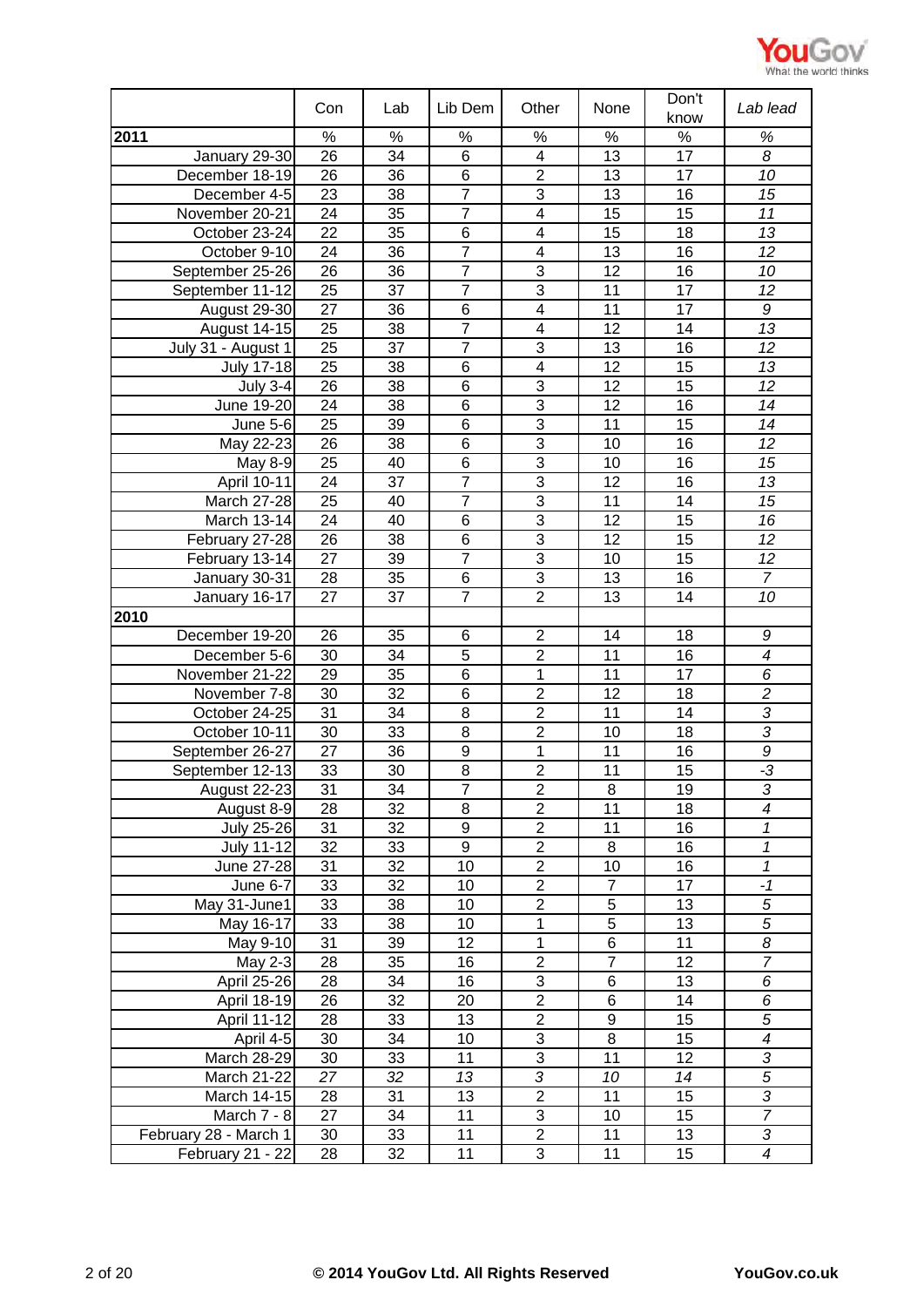

|                | Con | Lab | Lib Dem | Other | None | Don't<br>know | Lab lead |
|----------------|-----|-----|---------|-------|------|---------------|----------|
|                | %   | %   | %       | %     | %    | %             | %        |
| March 2009     | 29  | 30  | 11      | 3     | 11   | 18            |          |
| September 2008 | 25  | 24  | 10      |       | 18   | 19            |          |
| January 2008   | 25  | 25  | 11      | 3     | 17   | 19            |          |
| August 2007    | 23  | 32  | 10      | 3     | 19   | 14            | 9        |
| May 2006       | 24  | 26  | 11      | 5     | 19   | 15            |          |
| May 2005       | 23  | 36  | 16      | 2     | 9    | 14            | 13       |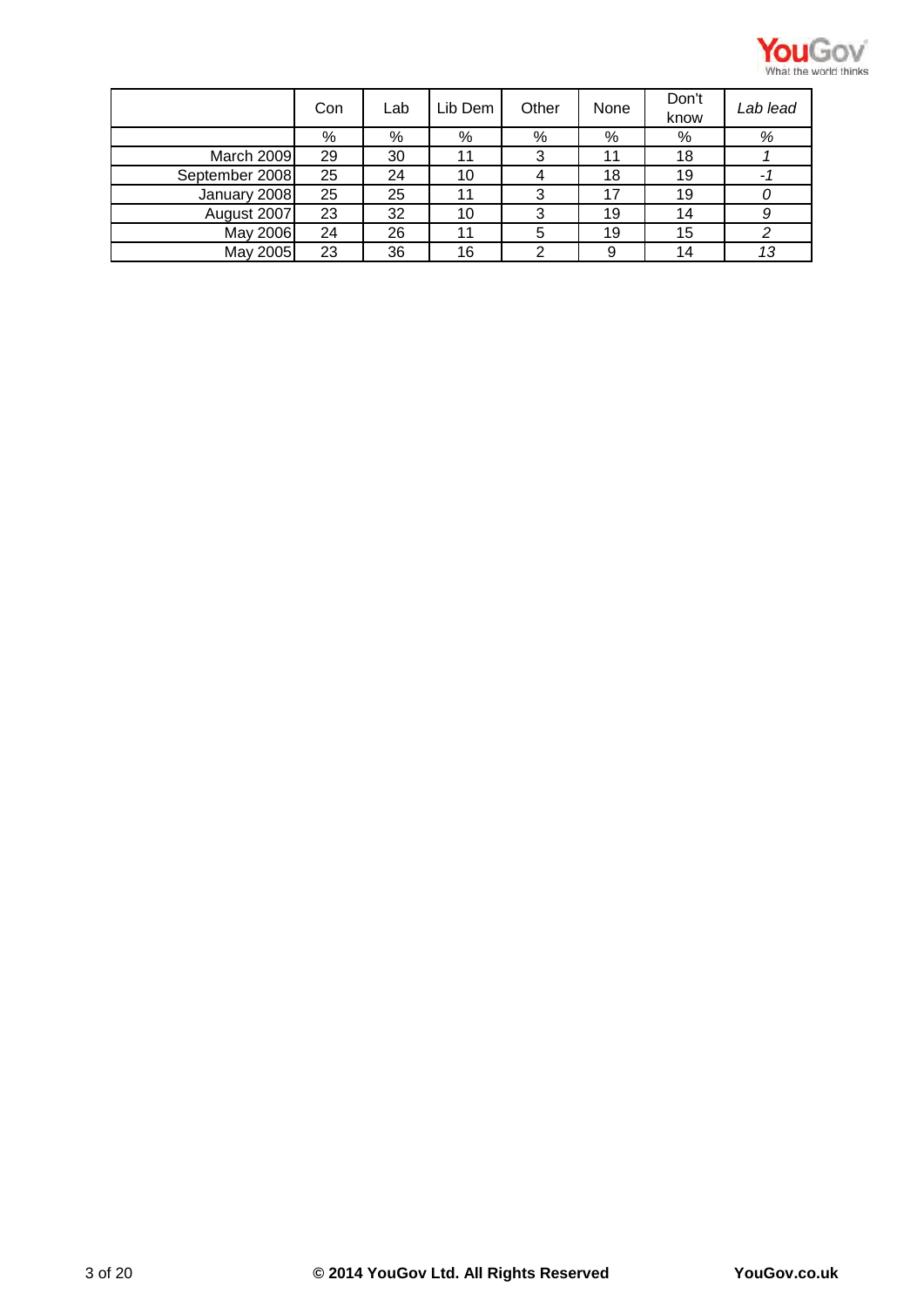

# **Asylum and immigration**

|                   | Con             | Lab             | Lib Dem          | Other            | None            | Don't<br>know   | Lab lead |
|-------------------|-----------------|-----------------|------------------|------------------|-----------------|-----------------|----------|
| 2014              | $\%$            | $\%$            | $\%$             | $\%$             | $\%$            | $\%$            | $\%$     |
| March 2-3         | 25              | 18              | 6                | $\overline{18}$  | 16              | 17              | $-7$     |
| February 16-17    | 26              | 17              | 6                | 17               | 15              | 19              | -9       |
| February 2-3      | 29              | 17              | 8                | 15               | 17              | 15              | $-12$    |
| January 19-20     | 26              | 17              | $\overline{6}$   | 18               | 16              | 16              | -9       |
| January 5-6       | 26              | 18              | $\overline{7}$   | 14               | 16              | 18              | -8       |
| 2013              |                 |                 |                  |                  |                 |                 |          |
| December 8-9      | 26              | 17              | $\overline{7}$   | 18               | 17              | 16              | $-9$     |
| November 17-18    | 27              | 16              | $\overline{7}$   | 16               | 18              | 16              | $-11$    |
|                   | 27              | 17              | $\overline{7}$   | 14               | 20              | 15              | $-10$    |
| November 3-4      | 31              | 17              | 6                | 13               | 20              | 14              |          |
| October 20-21     |                 |                 | $\overline{7}$   |                  |                 |                 | $-14$    |
| October 6-7       | 30              | 19              | $\overline{7}$   | 15               | 14              | 15              | $-11$    |
| September 22-23   | 28              | 16              |                  | 17               | 17              | 16              | $-12$    |
| September 8-9     | 26              | 15              | 8                | 19               | 16              | 17              | $-11$    |
| August 26-27      | 29              | 17              | 6                | 14               | 15              | 18              | $-12$    |
| August 11-12      | 29              | 17              | $\overline{5}$   | 16               | 15              | 17              | $-12$    |
| <b>July 28-29</b> | 29              | 17              | $\overline{6}$   | 14               | 18              | 16              | $-12$    |
| <b>July 14-15</b> | 29              | 18              | 6                | 16               | 15              | 17              | $-11$    |
| June 30 - July 1  | 27              | 16              | 6                | 17               | 16              | 18              | $-11$    |
| June 16-17        | 28              | 18              | 6                | 16               | 14              | 18              | $-10$    |
| June 3            | 27              | 16              | $\overline{7}$   | 21               | 15              | 14              | $-11$    |
| April 28-29       | 27              | 16              | $\boldsymbol{9}$ | 18               | 14              | 16              | $-11$    |
| April 25-26       | 25              | 17              | 8                | 19               | 13              | 17              | -8       |
| April 14-15       | 28              | 16              | 9                | 16               | 15              | 16              | $-12$    |
| March 24-25       | 27              | 15              | $\overline{8}$   | 16               | 16              | 19              | $-12$    |
| March 10-11       | 29              | 16              | 6                | 16               | 18              | 15              | $-13$    |
| February 24-25    | 29              | 18              | $\overline{7}$   | 12               | 18              | 16              | $-11$    |
| February 10-11    | $\overline{28}$ | 18              | 8                | 15               | 16              | 14              | $-10$    |
| January 27-28     | 31              | 18              | $\overline{6}$   | 13               | 16              | 16              | $-13$    |
| January 13-14     | 30              | 18              | $\overline{7}$   | 11               | 17              | 17              | $-12$    |
| 2012              |                 |                 |                  |                  |                 |                 |          |
| December 16-17    | 27              | 17              | 8                | 17               | 14              | 17              | $-10$    |
| December 2-3      | $\overline{25}$ | 18              | $\overline{8}$   | $\overline{16}$  | $\overline{14}$ | $\overline{18}$ | $-7$     |
| November 18-19    | 28              | 18              | $\overline{6}$   | 13               | 18              | 17              | -10      |
| November 4-5      | $\overline{33}$ | $\overline{18}$ | $\overline{7}$   | 8                | 18              | 16              | $-15$    |
| October 21-22     | 29              | 19              | 6                | 12               | 17              | 18              | -10      |
| October 7-8       | 31              | 19              | 6                | 10               | 19              | 15              | $-12$    |
| September 23-24   | 30              | 18              | 6                | 12               | 19              | 15              | $-12$    |
| August 19-20      | 30              | 18              | 6                | $\boldsymbol{9}$ | 20              | 17              | $-12$    |
| August 5-6        | 32              | 17              | 5                | 11               | 19              | 16              | $-15$    |
| July 22-23        | 28              | 16              | $\overline{7}$   | 10               | 21              | 18              | $-12$    |
| <b>July 8-9</b>   | 31              | 17              | 6                | 10               | 18              | 17              | $-14$    |
| June 24-25        | 30              | 17              | $\overline{7}$   | $\boldsymbol{9}$ | 19              | 17              | $-13$    |
| June 10-11        | 31              | 16              | 6                | 11               | 19              | 17              | $-15$    |
| May 27-28         | $\overline{28}$ | 17              | $\overline{6}$   | 11               | $\overline{21}$ | $\overline{17}$ | $-11$    |
| May 13-14         | 26              | 18              | $\overline{5}$   | 13               | 20              | 19              | -8       |
| April 29-30       | 30              | 17              | 6                | 11               | 18              | 18              | $-13$    |
| March 25-26       | 32              | 17              | 6                | 10               | 18              | 16              | $-15$    |
| March 11-12       | 35              | 16              | 6                | 10               | 18              | 16              | $-19$    |
| February 26-27    | 32              | 16              | $\overline{5}$   | 8                | 20              | 18              | $-16$    |
|                   |                 |                 | $\overline{7}$   |                  |                 |                 |          |
| February 12-13    | 36              | 16              |                  | 8                | 19              | 15              | -20      |
| January 29-30     | 38              | 14              | 6                | 8                | 18              | 16              | $-24$    |
| 2011              |                 |                 |                  |                  |                 |                 |          |
| December 18-19    | 34              | 16              | $\overline{7}$   | $\overline{7}$   | 19              | 17              | $-18$    |
| December 4-5      | 30              | 17              | $\overline{7}$   | 10               | 18              | 17              | $-13$    |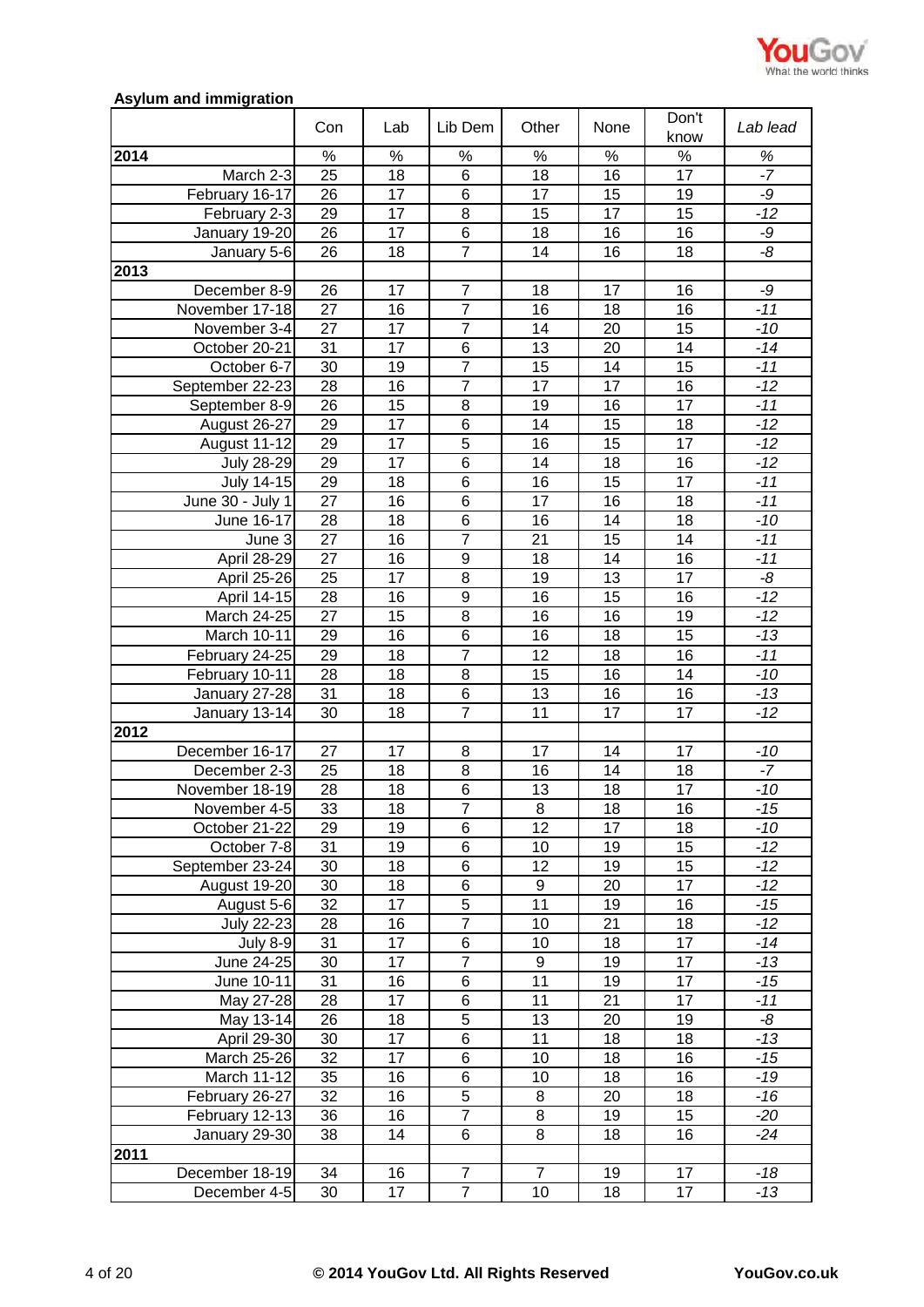

|                       |                 |                 |                        |                       |                 | Don't           |                |
|-----------------------|-----------------|-----------------|------------------------|-----------------------|-----------------|-----------------|----------------|
|                       | Con             | Lab             | Lib Dem                | Other                 | None            | know            | Lab lead       |
| 2011 cont.            | %               | $\%$            | $\%$                   | $\%$                  | %               | $\%$            | $\%$           |
| November 20-21        | $\overline{32}$ | $\overline{17}$ | $\overline{6}$         | $\overline{9}$        | 20              | $\overline{16}$ | $-15$          |
| October 23-24         | 32              | 15              | $\overline{6}$         | 10                    | 20              | 16              | $-17$          |
| October 9-10          | 36              | 15              | $\overline{7}$         | 9                     | 17              | 16              | $-21$          |
| September 25-26       | 34              | 16              | 6                      | $\overline{9}$        | 19              | 16              | $-18$          |
| September 11-12       | 34              | 16              | $\overline{7}$         | $\overline{10}$       | $\overline{18}$ | 16              | $-18$          |
| August 29-30          | 34              | 16              | 6                      | 10                    | 18              | 16              | $-18$          |
| <b>August 14-15</b>   | 34              | 16              | $\overline{8}$         | 10                    | 17              | 15              | $-18$          |
| July 31 - August 1    | 34              | 16              | $\overline{7}$         | $\boldsymbol{9}$      | 18              | 16              | $-18$          |
| <b>July 17-18</b>     | 34              | 17              | $\overline{6}$         | $\overline{9}$        | 18              | 16              | $-17$          |
| <b>July 3-4</b>       | 37              | 17              | $\overline{5}$         | 8                     | 17              | 15              | $-20$          |
| June 19-20            | 37              | 16              | 6                      | 8                     | 17              | 15              | $-21$          |
| June 5-6              | 35              | 16              | $\overline{7}$         | 8                     | 18              | 15              | $-19$          |
| May 22-23             | 38              | 17              | $6\phantom{1}$         | 9                     | 14              | 16              | $-21$          |
| May 8-9               | 41              | 17              | 6                      | 8                     | 13              | 15              | $-24$          |
| April 10-11           | 36              | 16              | 6                      | 9                     | 16              | 16              | $-20$          |
| March 27-28           | 39              | 16              | 6                      | $\overline{7}$        | 17              | 15              | $-23$          |
| March 13-14           | 37              | 17              | 6                      | 8                     | 16              | 16              | $-20$          |
| February 27-28        | 39              | 14              | $\overline{7}$         | 8                     | 17              | 15              | $-25$          |
| February 13-14        | 38              | 17              | $\overline{7}$         | 8                     | 15              | 15              | $-21$          |
| January 30-31         | 37              | 17              | 5                      | 8                     | 18              | 16              | $-20$          |
| January 16-17         | 36              | 18              | $\overline{7}$         | 8                     | 18              | 14              | $-18$          |
| 2010                  |                 |                 |                        |                       |                 |                 |                |
| December 19-20        | 36              | 16              | 6                      | 6                     | 19              | 18              | $-20$          |
| December 5-6          | 40              | 15              | 6                      | $\overline{7}$        | 17              | 16              | $-25$          |
| November 21-22        | 38              | 16              | $\overline{7}$         | 8                     | 15              | 16              | $-22$          |
| November 7-8          | 39              | 14              | $\overline{7}$         | $\overline{7}$        | 16              | 17              | $-25$          |
| October 24-25         | 41              | 16              | $\overline{7}$         | $\overline{5}$        | 16              | 15              | $-25$          |
| October 10-11         | 42              | 14              | $\boldsymbol{9}$       | 6                     | 13              | 16              | $-28$          |
| September 26-27       | 42              | 13              | 10                     | $\overline{5}$        | 15              | 15              | $-29$          |
| September 12-13       | 41              | 14              | 9                      | 6                     | 14              | 15              | $-27$          |
| August 22-23          | 41              | 13              | $\boldsymbol{9}$       | $\overline{7}$        | 13              | 17              | $-28$          |
| August 8-9            | 39              | 13              | 10                     | 8                     | 14              | 16              | $-26$          |
| <b>July 25-26</b>     | 42              | 14              | 10                     | $\overline{7}$        | 13              | 14              | $-28$          |
| <b>July 11-12</b>     | 44              | 14              | 9                      | $\overline{7}$        | 10              | 15              | -30            |
| June 27-28            | $\overline{47}$ | 13              | 10                     | $\overline{2}$        | 10              | 16              | $-34$          |
| June 6-7              | 41              | 15              | 13                     | 6                     | 10              | 15              | $-26$          |
| May 31-June1          | 46              | 15              | 13                     | 6                     | 8               | 13              | $-31$          |
| May 16-17             | 44              | 15              | $\overline{14}$        | $\overline{6}$        | $\overline{9}$  | $\overline{12}$ | $-29$          |
| May 9-10              | 45              | 17              | 14                     | 6                     | $\overline{7}$  | 10              | $-28$          |
| May 2-3               | 38              | 15              | 19                     | 9                     | 9               | 10              | $-23$          |
| April 25-26           | 37              | 15              | 19                     | 8                     | 8               | 12              | $-22$          |
| April 18-19           | 36              | 14              | 22                     | 8                     | $\overline{7}$  | 13              | $-22$          |
| April 11-12           | 39              | 17              | 12                     | $\overline{7}$        | 10              | 15              | $-22$          |
| April 4-5             | 39              | 14              | 12                     | 9                     | 10              | 15              | $-25$          |
| March 28-29           | 41              | 15              | 10                     | $\overline{7}$        | 14              | 13              | $-26$          |
| March 21-22           | 37              | 15              | 12                     | 10<br>$\overline{7}$  | 11              | 15              | $-22$          |
| March 14-15           | 39<br>39        | 15              | 13<br>$\boldsymbol{9}$ |                       | 12<br>12        | 14              | $-24$<br>$-23$ |
| March 7 - 8           | 39              | 16<br>15        |                        | $\boldsymbol{9}$<br>8 | 14              | 15<br>14        | $-24$          |
| February 28 - March 1 |                 |                 | 10                     |                       |                 |                 |                |
| February 21 - 22      | 41              | 14              | 9                      | 8                     | 13              | 15              | $-27$          |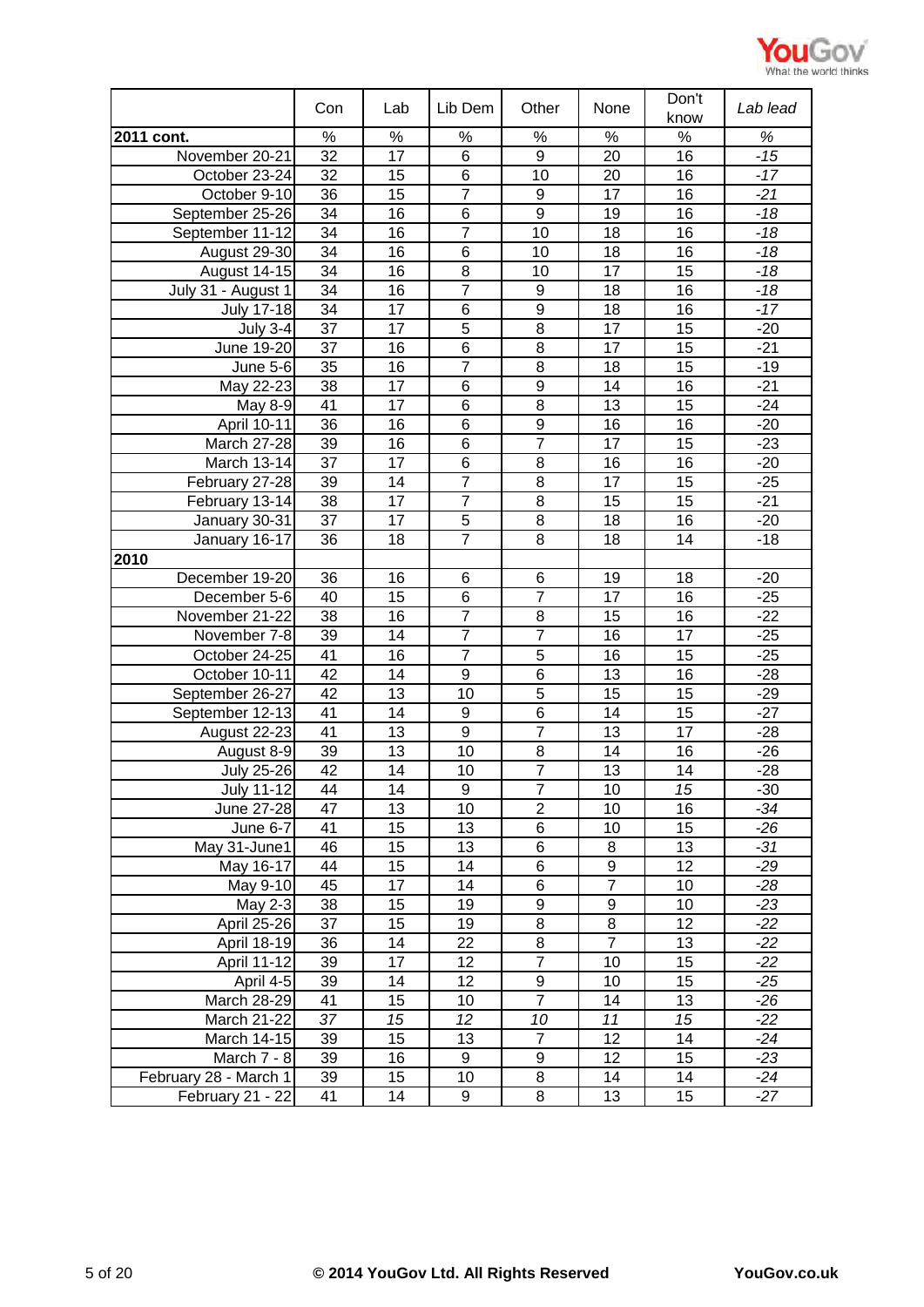

|                | Con | Lab | Lib Dem | Other | None | Don't<br>know | Lab lead |
|----------------|-----|-----|---------|-------|------|---------------|----------|
|                | %   | %   | %       | %     | %    | %             | %        |
| March 2009     | 38  | 14  | 10      | 9     | 12   | 17            | $-24$    |
| September 2008 | 37  | 11  | 8       |       | 20   | 16            | $-26$    |
| January 2008   | 37  | 13  | 9       |       | 19   | 16            | $-24$    |
| August 2007    | 34  | 17  |         |       | 21   | 14            | $-17$    |
| May 2006       | 34  | 12  | 9       | 12    | 20   | 13            | $-22$    |
| May 2005       | 42  | 19  | 13      | 5     | 8    | 13            | $-23$    |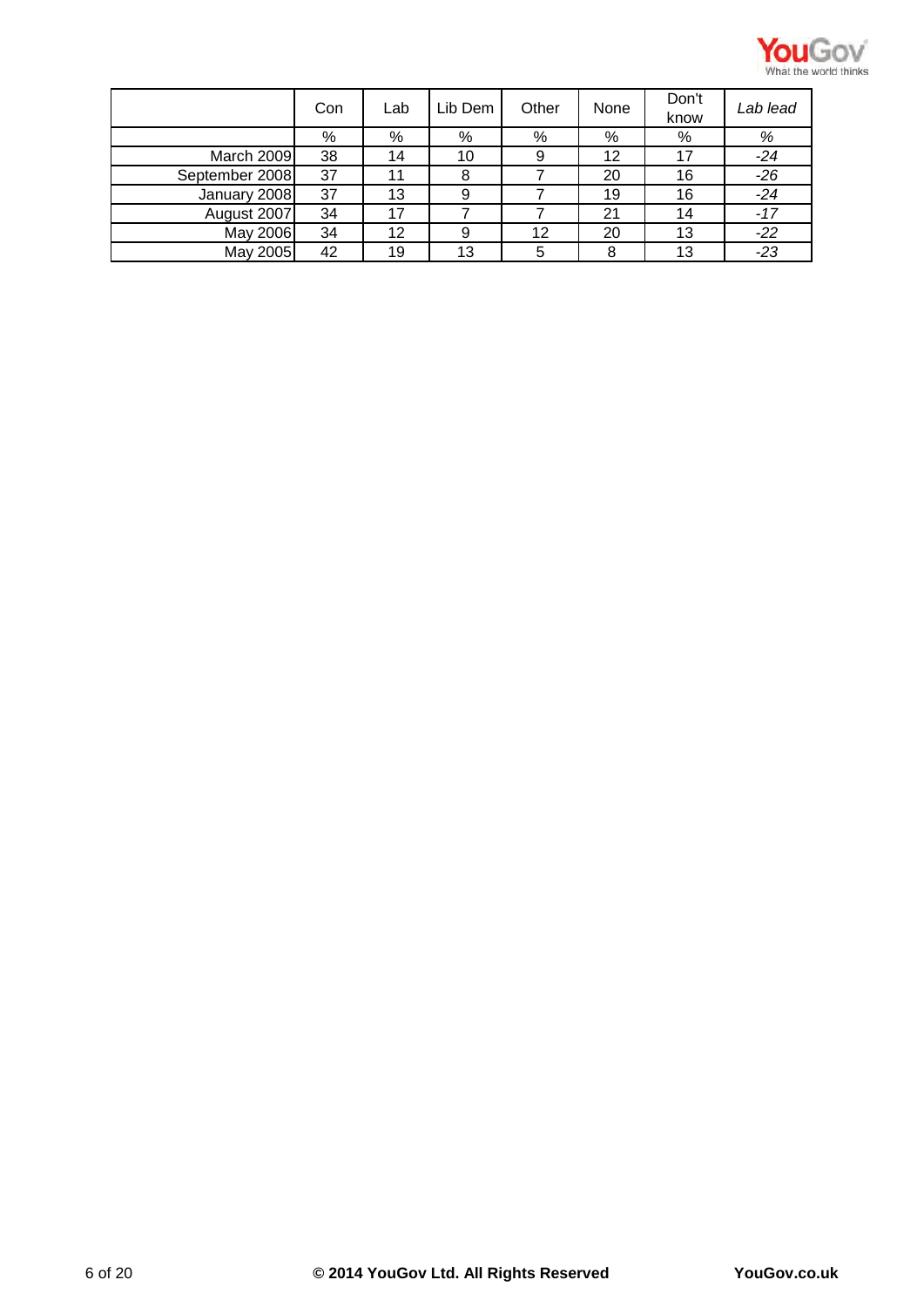

## **Law and order**

|                   | Con             | Lab             | Lib Dem                 | Other            | None            | Don't<br>know   | Lab lead |
|-------------------|-----------------|-----------------|-------------------------|------------------|-----------------|-----------------|----------|
| 2014              | $\%$            | $\%$            | $\%$                    | $\%$             | $\%$            | $\%$            | $\%$     |
| March 2-3         | 34              | 23              | $\overline{\mathbf{4}}$ | 6                | 13              | 20              | $-11$    |
| February 16-17    | 33              | 21              | 5                       | 8                | 13              | 21              | $-12$    |
| February 2-3      | $\overline{35}$ | 23              | $\overline{6}$          | $\overline{6}$   | 14              | 16              | $-12$    |
| January 19-20     | 32              | 25              | 6                       | 8                | 12              | 18              | $-7$     |
| January 5-6       | 32              | 23              | 6                       | 6                | 14              | 19              | -9       |
| 2013              |                 |                 |                         |                  |                 |                 |          |
| December 8-9      | 30              | 24              | $\,6$                   | 8                | 14              | 18              | -6       |
| November 17-18    | 32              | 22              | 6                       | $\boldsymbol{9}$ | 13              | 18              | $-10$    |
|                   | 31              | 22              | 6                       | $\overline{7}$   | 16              | 18              | $-9$     |
| November 3-4      | 35              | 22              | 5                       | $\overline{7}$   | 15              | 16              | $-13$    |
| October 20-21     |                 |                 |                         | $\overline{7}$   |                 |                 |          |
| October 6-7       | 36              | 23              | 6                       | $\overline{7}$   | 11              | 17              | $-13$    |
| September 22-23   | 35              | 23              | $\overline{5}$          |                  | 14              | 17              | $-12$    |
| September 8-9     | 33              | 21              | 6                       | 9                | 13              | 18              | $-12$    |
| August 26-27      | 35              | 21              | $\overline{5}$          | $\overline{7}$   | 12              | 21              | $-14$    |
| August 11-12      | 33              | 22              | 6                       | 9                | 11              | 19              | $-11$    |
| <b>July 28-29</b> | $\overline{35}$ | 21              | $6\phantom{1}$          | $\overline{7}$   | 14              | 16              | $-14$    |
| <b>July 14-15</b> | 30              | 23              | $\,6$                   | 9                | 12              | 20              | $-7$     |
| June 30 - July 1  | 34              | 21              | $\overline{5}$          | $\boldsymbol{9}$ | 13              | 18              | $-13$    |
| June 16-17        | 31              | 23              | $\overline{5}$          | 8                | 11              | 21              | -8       |
| June 3            | 33              | 24              | 6                       | 10               | 12              | 15              | -9       |
| April 28-29       | 30              | 24              | $\overline{7}$          | 10               | 11              | 19              | $-6$     |
| April 25-26       | 31              | 23              | 6                       | 10               | 10              | 20              | -8       |
| April 14-15       | 31              | 22              | 8                       | $\,8\,$          | 13              | 16              | -9       |
| March 24-25       | 30              | 21              | $\overline{7}$          | $\overline{7}$   | 13              | 21              | $-9$     |
| March 10-11       | 32              | 22              | 6                       | $\overline{7}$   | 15              | 18              | $-10$    |
| February 24-25    | 33              | 26              | $\overline{6}$          | 6                | 14              | 16              | $-7$     |
| February 10-11    | $\overline{32}$ | 26              | $\overline{7}$          | $\overline{7}$   | 12              | 16              | -6       |
| January 27-28     | 35              | 26              | $\overline{6}$          | $\overline{5}$   | $\overline{11}$ | $\overline{17}$ | -9       |
| January 13-14     | 32              | 27              | 5                       | 6                | 12              | 18              | $-5$     |
| 2012              |                 |                 |                         |                  |                 |                 |          |
| December 16-17    | 31              | 24              | 6                       | 8                | 11              | 19              | $-7$     |
| December 2-3      | $\overline{30}$ | 27              | $\overline{7}$          | $\overline{7}$   | 10              | $\overline{19}$ | $-3$     |
| November 18-19    | $\overline{31}$ | 24              | $\overline{5}$          | $\overline{7}$   | 14              | 18              | $-7$     |
| November 4-5      | 33              | $\overline{26}$ | $\overline{5}$          | $\overline{5}$   | 14              | $\overline{17}$ | $-7$     |
| October 21-22     | 30              | 25              | $\overline{5}$          | $\overline{7}$   | 14              | 19              | $-5$     |
| October 7-8       | 35              | 23              | $\overline{5}$          | 6                | 16              | 17              | $-12$    |
| September 23-24   | 33              | 25              | $\overline{5}$          | $\overline{7}$   | 14              | 16              | -8       |
| August 19-20      | 31              | 24              | 6                       | 6                | 15              | 18              | $-7$     |
| August 5-6        | 33              | 25              | 5                       | 6                | 15              | 17              | -8       |
| July 22-23        | 31              | 23              | $\overline{\mathbf{4}}$ | 6                | 15              | 20              | -8       |
| <b>July 8-9</b>   | 32              | 24              | 4                       | 5                | 14              | 20              | -8       |
| June 24-25        | 32              | 23              | 6                       | $\overline{5}$   | 15              | 19              | -9       |
| June 10-11        | 31              | 24              | 5                       | $\overline{7}$   | 15              | 19              | $-7$     |
| May 27-28         | 31              | 23              | $\overline{5}$          | $\overline{7}$   | 16              | 18              | -8       |
| May 13-14         | 29              | 23              | $\overline{\mathbf{4}}$ | 8                | 15              | 20              | $-6$     |
|                   | 31              |                 | $\overline{6}$          | $\overline{7}$   |                 | 18              | $-7$     |
| April 29-30       | 33              | 24<br>24        | $\overline{5}$          | $\overline{7}$   | 14<br>14        | 16              | $-9$     |
| March 25-26       |                 |                 |                         |                  |                 |                 |          |
| March 11-12       | 34              | 22              | 5                       | 6                | 13              | 19              | $-12$    |
| February 26-27    | 34              | 22              | $\overline{5}$          | $\overline{5}$   | 15              | 19              | $-12$    |
| February 12-13    | 37              | 23              | $\overline{5}$          | 4                | 15              | 16              | $-14$    |
| January 29-30     | 38              | 20              | 6                       | 5                | 14              | 17              | $-18$    |
| 2011              |                 |                 |                         |                  |                 |                 |          |
| December 18-19    | 36              | 22              | $\,$ 5 $\,$             | 4                | 16              | 17              | $-14$    |
| December 4-5      | 34              | 23              | 6                       | 5                | 15              | 18              | $-11$    |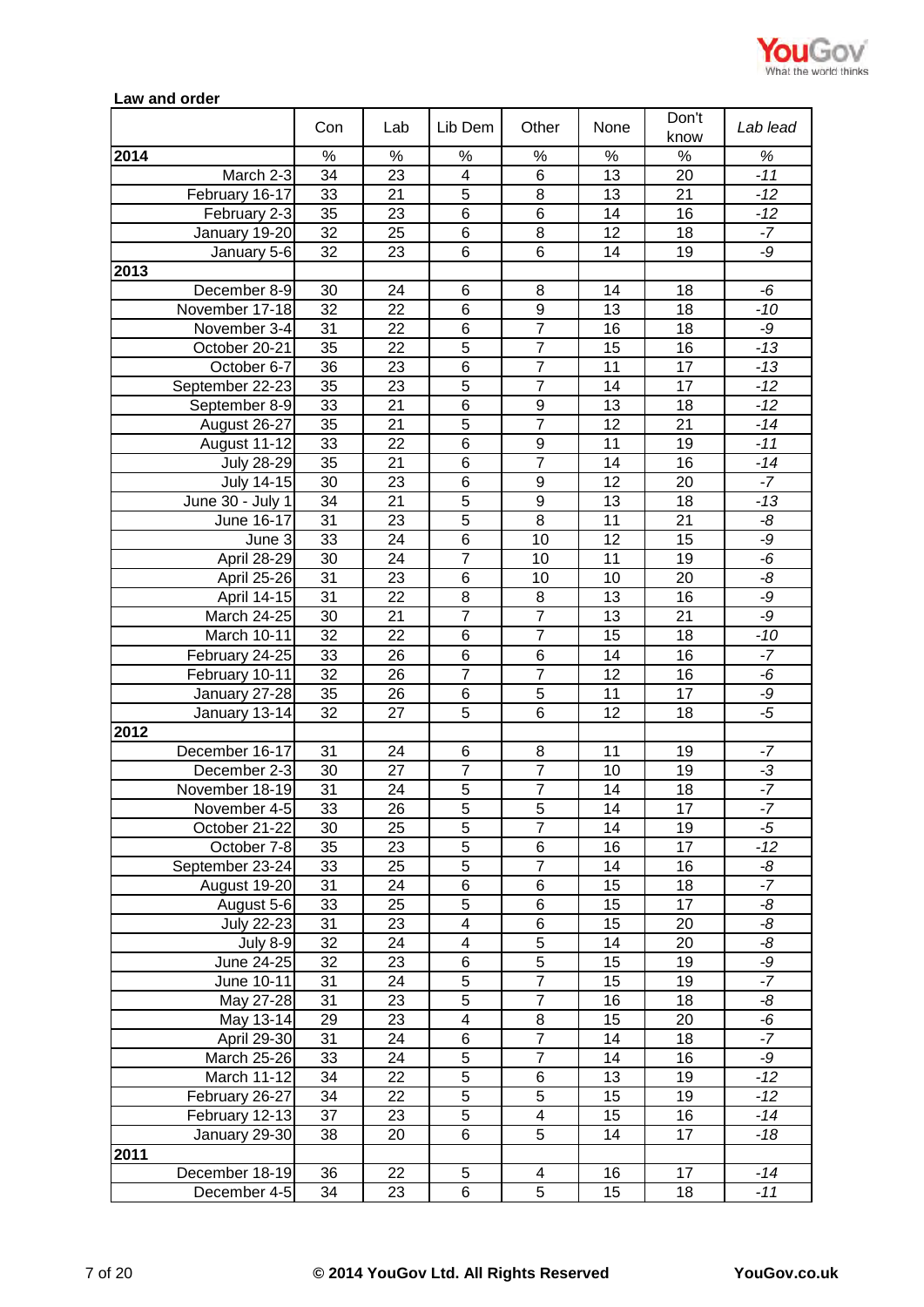

|                     | Con             | Lab             | Lib Dem                 | Other                   | None            | Don't<br>know   | Lab lead       |
|---------------------|-----------------|-----------------|-------------------------|-------------------------|-----------------|-----------------|----------------|
| 2011 cont.          | $\%$            | $\%$            | $\%$                    | $\%$                    | $\%$            | $\%$            | $\%$           |
| November 20-21      | 35              | 23              | 4                       | 5                       | 14              | 18              | $-12$          |
| October 23-24       | 33              | 22              | $\overline{5}$          | $\overline{6}$          | 15              | 18              | $-11$          |
| October 9-10        | 37              | 23              | $\overline{5}$          | 5                       | 14              | 15              | $-14$          |
| September 25-26     | 36              | 23              | $\overline{5}$          | $\overline{5}$          | 14              | 17              | $-13$          |
| September 11-12     | 36              | 23              | $\overline{5}$          | $\overline{5}$          | 14              | 17              | $-13$          |
| August 29-30        | $\overline{36}$ | $\overline{24}$ | $\overline{5}$          | $\overline{5}$          | $\overline{13}$ | $\overline{16}$ | $-12$          |
| July 31 - August 1  | 33              | 25              | $\overline{6}$          | $\overline{5}$          | 15              | $\overline{17}$ | $-\frac{8}{5}$ |
| August 14-15        | 33              | 25              | 5                       | 6                       | 15              | 16              | -8             |
| <b>July 17-18</b>   | 34              | 25              | $\overline{\mathbf{4}}$ | $\overline{5}$          | 14              | 17              | $-9$           |
| <b>July 3-4</b>     | $\overline{35}$ | 24              | $\overline{5}$          | $\overline{5}$          | 15              | $\overline{16}$ | $-11$          |
| June 19-20          | 34              | 25              | $\overline{4}$          | $\overline{5}$          | 14              | 17              | -9             |
| <b>June 5-6</b>     | 34              | 25              | $\overline{5}$          | $\overline{5}$          | 14              | 17              | -9             |
| May 22-23           | 36              | 25              | $\overline{5}$          | $\overline{\mathbf{4}}$ | 12              | 18              | $-11$          |
| May 8-9             | 39              | 26              | $\overline{\mathbf{4}}$ | $\overline{\mathbf{4}}$ | 10              | 16              | $-13$          |
| April 10-11         | 35              | 24              | $\overline{5}$          | 5                       | 13              | 17              | $-11$          |
| <b>March 27-28</b>  | 37              | 25              | $\overline{5}$          | $\overline{\mathbf{4}}$ | 13              | 16              | $-12$          |
| March 13-14         | 34              | 26              | $\overline{5}$          | $\overline{\mathbf{4}}$ | 13              | 18              | -8             |
| February 27-28      | 37              | 25              | $\overline{5}$          | $\overline{\mathbf{4}}$ | 13              | 16              | $-12$          |
| February 13-14      | 35              | 26              | $\overline{5}$          | $\overline{\mathbf{4}}$ | 13              | 16              | $-9$           |
| January 30-31       | 35              | 25              | 5                       | $\overline{\mathbf{4}}$ | 15              | 16              | $-10$          |
| January 16-17       | 37              | 24              | 5                       | $\overline{\mathbf{4}}$ | 16              | 14              | $-13$          |
| 2010                |                 |                 |                         |                         |                 |                 |                |
| December 19-20      | 33              | 25              | $\overline{\mathbf{4}}$ | 3                       | 16              | 19              | -8             |
| December 5-6        | 39              | 23              | $\overline{\mathbf{4}}$ | $\overline{\mathbf{4}}$ | 14              | 17              | $-16$          |
| November 21-22      | 38              | 24              | $\overline{5}$          | $\overline{\mathbf{4}}$ | 13              | 17              | $-14$          |
| November 7-8        | 38              | 22              | $\overline{5}$          | 3                       | 13              | 19              | $-16$          |
| October 24-25       | $\overline{38}$ | 24              | $\overline{6}$          | $\overline{3}$          | $\overline{13}$ | $\overline{16}$ | $-14$          |
| October 10-11       | 40              | 20              | $\overline{7}$          | $\overline{3}$          | $\overline{12}$ | 19              | $-20$          |
| September 26-27     | 39              | 23              | $\overline{5}$          | $\overline{2}$          | 13              | $\overline{17}$ | $-16$          |
| September 12-13     | 39              | 23              | 6                       | 3                       | 13              | 16              | $-16$          |
| August 22-23        | 41              | 22              | 6                       | $\overline{3}$          | 10              | 17              | $-19$          |
| August 8-9          | 38              | 21              | $\overline{7}$          | $\overline{3}$          | 12              | 18              | $-17$          |
| <b>July 25-26</b>   | 39              | 22              | $\overline{7}$          | $\overline{3}$          | 12              | 16              | $-17$          |
| July 11-12          | 43              | 20              | 8                       | 3                       | 9               | 17              | $-23$          |
| June 27-28          | 43              | 20              | $\overline{8}$          | $\overline{2}$          | $\overline{11}$ | 17              | $-23$          |
| June 6-7            | 42              | 21              | 8                       | 3                       | 8               | 17              | $-21$          |
| May 31-June1        | 47              | 22              | $\overline{9}$          | $\overline{3}$          | $\overline{7}$  | 13              | $-25$          |
| May 16-17           | 46              | 24              | 8                       | $\overline{2}$          | $\overline{7}$  | 14              | $-22$          |
| May 9-10            | 43              | 26              | 10                      | $\overline{3}$          | $\overline{6}$  | 12              | $-17$          |
| May 2-3             | 38              | 24              | 14                      | $\overline{\mathbf{4}}$ | $\overline{7}$  | 13              | $-14$          |
| <b>April 25-26</b>  | $\overline{38}$ | 24              | 15                      | $\overline{\mathbf{4}}$ | 6               | 14              | $-14$          |
| April 18-19         | 38              | 21              | 17                      | 3                       | 6               | 14              | $-17$          |
| <b>April 11-12</b>  | 39              | 23              | 10                      | $\overline{3}$          | $\overline{8}$  | 17              | $-16$          |
| April 4-5           | 40              | 22              | 9                       | $\overline{\mathbf{4}}$ | $\overline{9}$  | 17              | $-18$          |
| March 28-29         | 39              | 23              | 10                      | 4                       | $\overline{11}$ | 13              | $-16$          |
| March 21-22         | 38              | 21              | 10                      | 5                       | 10              | 16              | $-17$          |
| March 14-15         | 38              | 22              | 10                      | $\overline{\mathbf{4}}$ | 11              | 15              | $-16$          |
| March 7 - 8         | 40              | 21              | $\overline{7}$          | 5                       | 11              | 16              | $-19$          |
| February 28 - March | 39              | 23              | 9                       | $\overline{4}$          | 11              | 14              | $-16$          |
| February 21 - 22    | 40              | 21              | $\overline{7}$          | 4                       | 12              | 16              | $-19$          |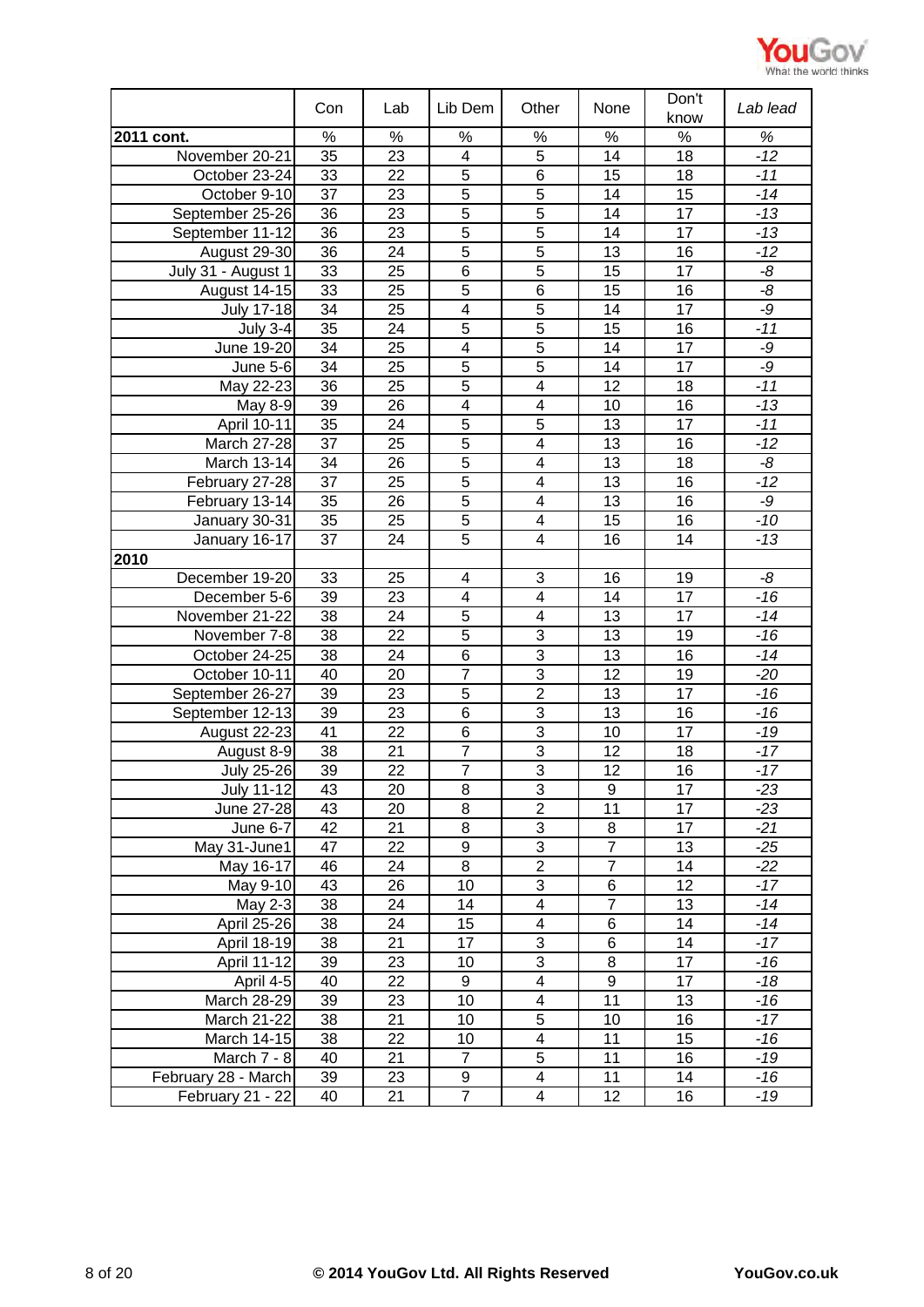

|                | Con | Lab | Lib Dem | Other | None | Don't<br>know | Lab lead |
|----------------|-----|-----|---------|-------|------|---------------|----------|
|                | %   | %   | %       | %     | %    | %             | %        |
| March 2009     | 41  | 21  | 8       |       | 10   | 17            | $-20$    |
| September 2008 | 40  | 15  | 6       |       | 17   | 18            | $-25$    |
| January 2008   | 37  | 18  |         | 4     | 17   | 18            | $-19$    |
| August 2007    | 34  | 24  | 6       |       | 17   | 14            | -10      |
| May 2006       | 38  | 18  | 8       | 6     | 15   | 15            | $-20$    |
| May 2005       | 38  | 27  | 11      | 2     | 8    | 14            | $-11$    |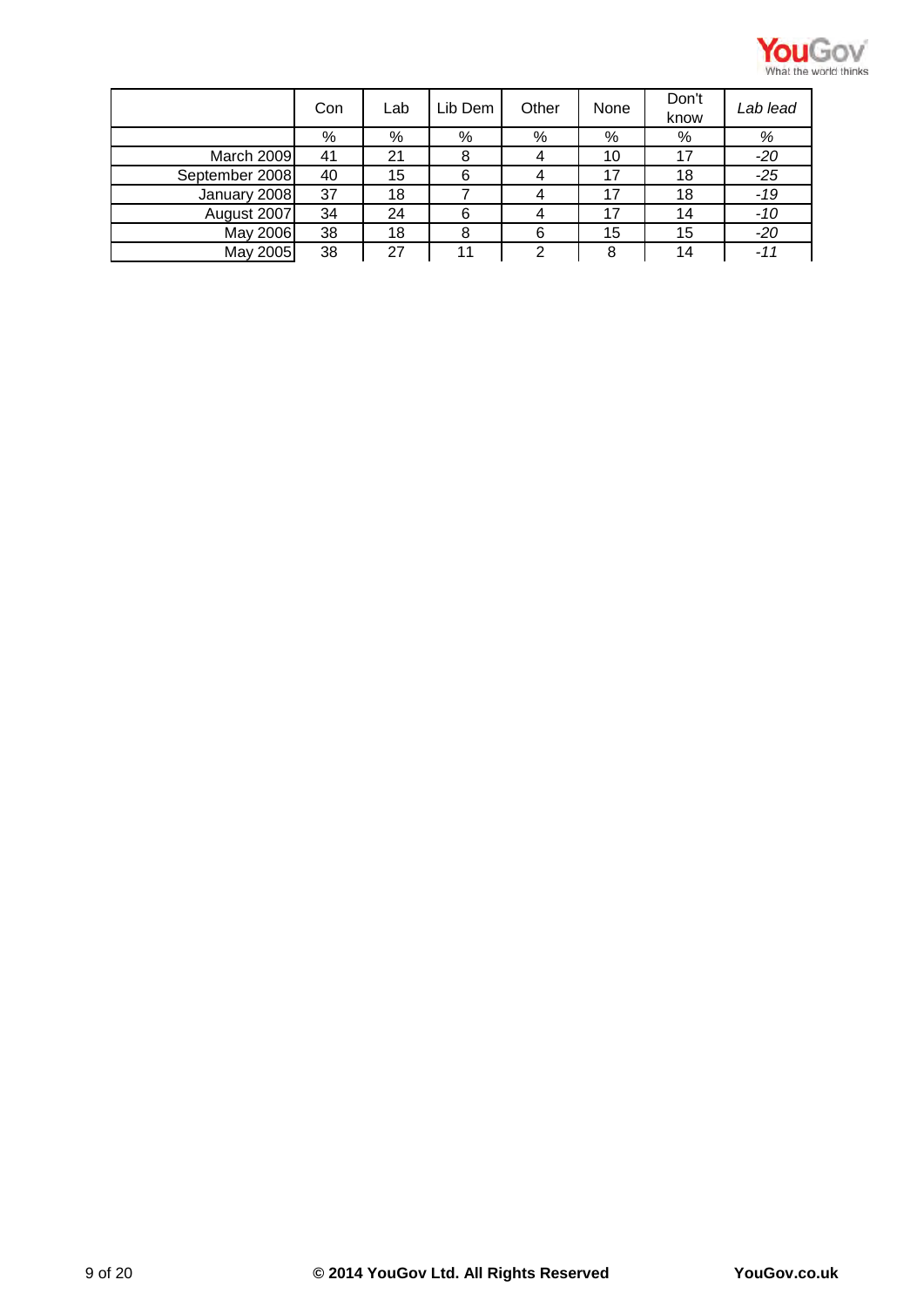

## **Education and schools**

|                    | Con             | Lab  | Lib Dem          | Other                   | None             | Don't<br>know   | Lab lead                           |
|--------------------|-----------------|------|------------------|-------------------------|------------------|-----------------|------------------------------------|
| 2014               | $\%$            | $\%$ | $\%$             | $\%$                    | $\%$             | $\%$            | %                                  |
| March 2-3          | 26              | 32   | 8                | 5                       | 12               | 18              | 6                                  |
| February 16-17     | 26              | 30   | 6                | $\,6$                   | 12               | 20              | $\overline{4}$                     |
| February 2-3       | 26              | 31   | $\boldsymbol{9}$ | $\overline{5}$          | 13               | 16              | $\overline{5}$                     |
| January 19-20      | 27              | 32   | $\overline{7}$   | 6                       | 11               | 18              | $\overline{5}$                     |
| January 5-6        | 24              | 31   | 10               | 5                       | 14               | 18              | $\overline{7}$                     |
| 2013               |                 |      |                  |                         |                  |                 |                                    |
| December 8-9       | 23              | 33   | 8                | 6                       | 13               | 16              | 10                                 |
| November 17-18     | 26              | 30   | 10               | $6\phantom{1}6$         | 12               | 16              | $\overline{\mathcal{A}}$           |
| November 3-4       | 24              | 32   | $\boldsymbol{9}$ | $6\phantom{1}6$         | 15               | 15              | 8                                  |
| October 20-21      | 25              | 29   | 10               | 6                       | 15               | 16              | $\overline{\mathcal{A}}$           |
| October 6-7        | 27              | 32   | 9                | $\overline{5}$          | 10               | 16              | $\overline{5}$                     |
| September 22-23    | 28              | 31   | 10               | 6                       | 10               | 16              | $\overline{3}$                     |
| September 8-9      | 24              | 31   | 8                | $\overline{7}$          | 12               | 18              | $\overline{7}$                     |
| August 26-27       | 25              | 30   | 8                | 6                       | 12               | 20              | $\overline{5}$                     |
| August 11-12       | 26              | 31   | $\overline{8}$   | $\overline{7}$          | 11               | $\overline{17}$ | $\overline{5}$                     |
| <b>July 28-29</b>  | 26              | 30   | 10               | 5                       | 13               | 16              | $\overline{4}$                     |
| July 14-15         | 25              | 30   | 10               | $\,6$                   | 11               | 18              | $\overline{5}$                     |
| June 30 - July 1   | 26              | 31   | 8                | $\,6$                   | 11               | 17              | $\overline{5}$                     |
| June 16-17         | 23              | 32   | 8                | $\,6$                   | 11               | 19              | $\overline{g}$                     |
| June 3             | 26              | 31   | 10               | $\overline{7}$          | 11               | 15              | $\overline{5}$                     |
| April 28-29        | 25              | 32   | $\boldsymbol{9}$ | 6                       | 10               | 18              | $\overline{7}$                     |
| April 25-26        | 22              | 33   | 10               | $\overline{7}$          | $\boldsymbol{9}$ | 19              | 11                                 |
| April 14-15        | 26              | 29   | 12               | $6\phantom{1}6$         | 11               | 17              | 3                                  |
| March 24-25        | 23              | 30   | $\boldsymbol{9}$ | $6\phantom{1}6$         | 12               | 20              | $\overline{7}$                     |
| March 10-11        | 25              | 31   | 11               | 6                       | 11               | 17              | 6                                  |
| February 24-25     | $\overline{25}$ | 32   | 10               | $\overline{5}$          | 13               | 15              | $\overline{7}$                     |
| February 10-11     | $\overline{26}$ | 33   | 10               | $\overline{5}$          | 11               | $\overline{15}$ | $\overline{7}$                     |
| January 27-28      | $\overline{28}$ | 34   | $\overline{9}$   | $\overline{\mathbf{4}}$ | 10               | $\overline{15}$ | $\overline{6}$                     |
| January 13-14      | 25              | 34   | 8                | $\overline{5}$          | 11               | 17              | 9                                  |
| 2012               |                 |      |                  |                         |                  |                 |                                    |
| December 16-17     | 27              | 33   | $\overline{7}$   | 5                       | 11               | 17              | $\overline{6}$                     |
| December 2-3       | 24              | 34   | 10               | $\overline{5}$          | 8                | 19              | 10                                 |
| Novemeber 18-19    | 25              | 32   | 8                | $\overline{5}$          | 13               | 17              | $\overline{7}$                     |
| November 4-5       | 27              | 32   | 9                | 4                       | 12               | 16              | 5                                  |
| October 21-22      | 26              | 32   | $\overline{7}$   | $\overline{5}$          | 13               | 17              | $\overline{6}$                     |
| October 7-8        | 27              | 33   | 8                | 4                       | 13               | 15              | 6                                  |
| September 23-24    | 26              | 33   | $\boldsymbol{9}$ | 5                       | 12               | 15              | $\overline{7}$                     |
| August 19-20       | 25              | 33   | 8                | 5                       | 13               | 16              | 8                                  |
| August 5-6         | 27              | 33   | $\overline{7}$   | $\overline{5}$          | $\overline{12}$  | 16              | $\overline{6}$                     |
| July 22-23         | 26              | 30   | 8                | 5                       | 13               | 18              | 4                                  |
| <b>July 8-9</b>    | 27              | 32   | $\overline{8}$   | $\overline{4}$          | 12               | 17              | $\overline{5}$                     |
| June 24-25         | 25              | 32   | 9                | 4                       | 12               | 18              | $\overline{7}$                     |
| June 10-11         | $\overline{25}$ | 33   | $\overline{8}$   | $\overline{5}$          | 13               | $\overline{17}$ | 8                                  |
| May 27-28          | $\overline{22}$ | 33   | $\overline{9}$   | $\overline{5}$          | 14               | $\overline{17}$ | 11                                 |
| May 13-14          | 23              | 33   | $\overline{7}$   | $\overline{5}$          | 13               | 19              | 10                                 |
| April 29-30        | 26              | 32   | 9                | 6                       | 12               | 16              | 6                                  |
| <b>March 25-26</b> | 26              | 31   | $\overline{9}$   | 6                       | 13               | 15              | $\overline{5}$                     |
| March 11-12        | 26              | 31   | $\overline{9}$   | $\overline{\mathbf{4}}$ | 12               | 18              | $\overline{5}$                     |
| February 26-27     | 26              | 30   | $\bf8$           | 5                       | 14               | 17              | $\overline{4}$                     |
| February 12-13     | 28              | 31   | 8                | $\overline{\mathbf{4}}$ | 13               | 15              | $\overline{3}$                     |
| January 29-30      | 31              | 28   | 8                | $\overline{\mathbf{4}}$ | 11               | 17              | -3                                 |
| 2011               |                 |      |                  |                         |                  |                 |                                    |
| December 18-19     | 27              | 31   | 9                | $\mathbf{3}$            | 14               | 16              | $\boldsymbol{4}$<br>$\overline{5}$ |
| December 4-5       | 27              | 32   | 8                | 3                       | 13               | 16              |                                    |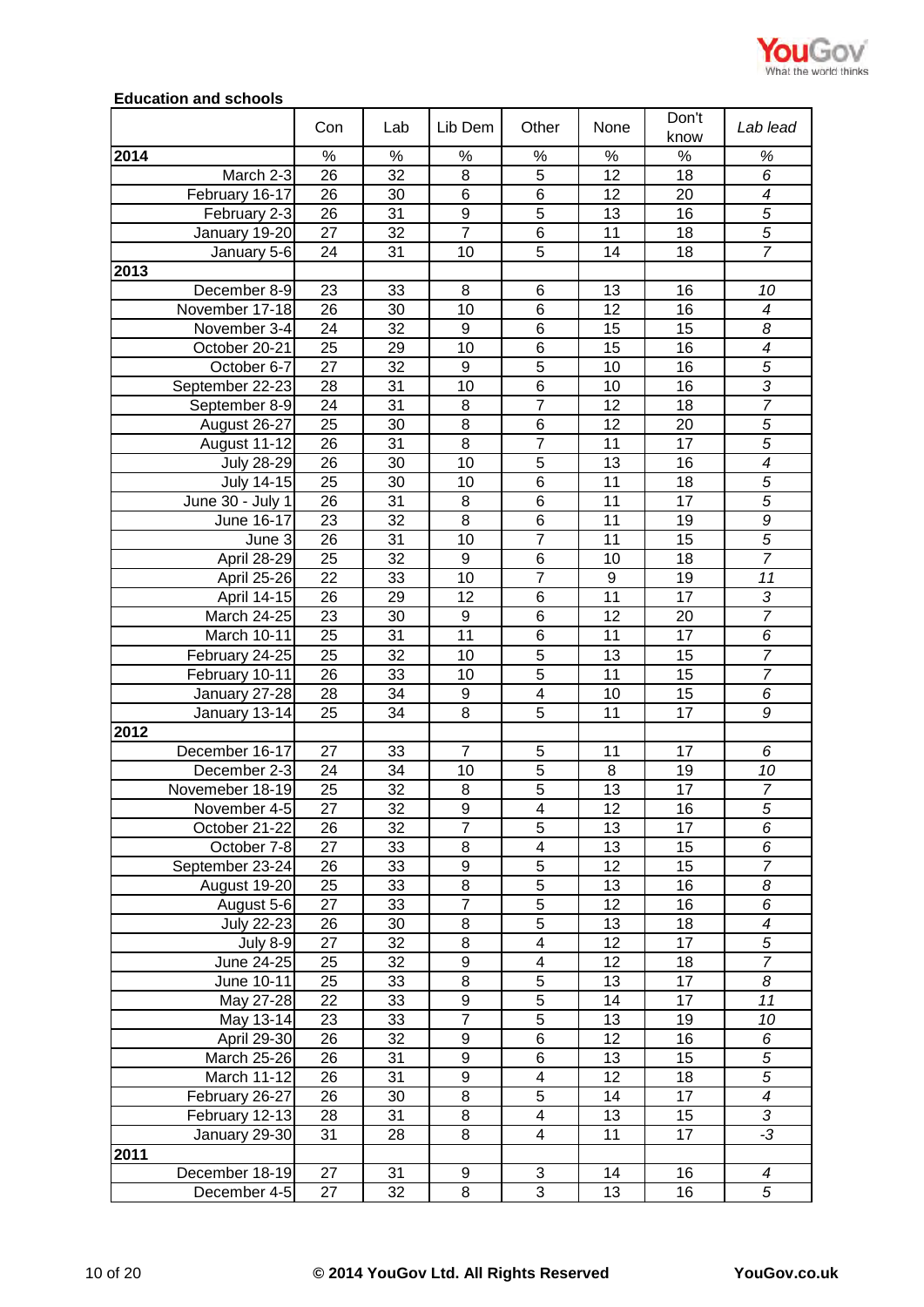

|                       | Con             | Lab  | Lib Dem          | Other                     | None             | Don't           | Lab lead                 |
|-----------------------|-----------------|------|------------------|---------------------------|------------------|-----------------|--------------------------|
|                       |                 |      |                  |                           |                  | know            |                          |
| 2011 cont.            | $\%$            | $\%$ | $\%$             | $\%$                      | $\%$             | $\%$            | $\%$                     |
| November 20-21        | $\overline{27}$ | 32   | 8                | $\overline{\mathbf{4}}$   | $\overline{12}$  | $\overline{17}$ | $\overline{5}$           |
| October 23-24         | 26              | 30   | $\boldsymbol{9}$ | $\overline{5}$            | 13               | 18              | $\overline{\mathcal{A}}$ |
| October 9-10          | 28              | 31   | 9                | $\overline{\mathbf{4}}$   | 12               | 16              | 3                        |
| September 25-26       | 27              | 33   | $\boldsymbol{9}$ | $\overline{\mathbf{4}}$   | 12               | 15              | 6                        |
| September 11-12       | 28              | 32   | $\overline{9}$   | $\overline{4}$            | $\overline{11}$  | $\overline{17}$ | $\overline{\mathcal{A}}$ |
| August 29-30          | 29              | 33   | $\overline{8}$   | 4                         | 11               | 16              | $\overline{\mathcal{A}}$ |
| <b>August 14-15</b>   | 27              | 33   | $\overline{9}$   | $\overline{4}$            | 12               | 15              | 6                        |
| July 31 - August 1    | 27              | 33   | 9                | 3                         | 12               | 16              | 6                        |
| <b>July 17-18</b>     | 27              | 32   | $\overline{9}$   | $\overline{4}$            | $\overline{12}$  | 16              | $\overline{5}$           |
| <b>July 3-4</b>       | 27              | 34   | 8                | 4                         | 12               | 15              | $\overline{7}$           |
| June 19-20            | 26              | 35   | $\boldsymbol{9}$ | $\overline{\mathbf{4}}$   | 12               | 15              | 9                        |
| <b>June 5-6</b>       | 27              | 34   | 8                | 4                         | 11               | 16              | $\overline{7}$           |
| May 22-23             | 28              | 32   | 10               | 3                         | 10               | 17              | $\overline{4}$           |
| May 8-9               | 28              | 35   | 8                | $\overline{\mathbf{4}}$   | $\boldsymbol{9}$ | 15              | $\overline{7}$           |
| April 10-11           | 27              | 33   | $\boldsymbol{9}$ | 3                         | 11               | 16              | 6                        |
| <b>March 27-28</b>    | 27              | 35   | 10               | 3                         | 11               | 14              | 8                        |
| March 13-14           | 26              | 35   | $\boldsymbol{9}$ | 3                         | 11               | 16              | 9                        |
| February 27-28        | 28              | 34   | 9                | 3                         | 11               | 15              | 6                        |
| February 13-14        | 27              | 35   | $\boldsymbol{9}$ | $\overline{\mathbf{4}}$   | 10               | 15              | 8                        |
| January 30-31         | 27              | 33   | 8                | 3                         | 13               | 16              | 6                        |
| January 16-17         | 27              | 33   | 10               | 3                         | 13               | 14              | 6                        |
| 2010                  |                 |      |                  |                           |                  |                 |                          |
| December 19-20        | 27              | 32   | 8                | $\overline{2}$            | 13               | 17              | $\sqrt{5}$               |
| December 5-6          | 30              | 32   | $\overline{7}$   | 3                         | 12               | 16              | $\overline{2}$           |
| November 21-22        | 30              | 33   | 8                | $\overline{2}$            | 10               | 16              | $\sqrt{3}$               |
| November 7-8          | 29              | 29   | 10               | 3                         | 11               | 18              | 0                        |
| October 24-25         | 30              | 32   | 10               | $\overline{3}$            | 11               | 15              | $\overline{2}$           |
| October 10-11         | 30              | 29   | 11               | $\overline{2}$            | 10               | 18              | $-1$                     |
| September 26-27       | 29              | 32   | 11               | 1                         | 10               | 17              | $\sqrt{3}$               |
| September 12-13       | 32              | 31   | 9                | $\overline{2}$            | 10               | 16              | $-1$                     |
| August 22-23          | 30              | 32   | 10               | $\overline{2}$            | 8                | 18              | $\overline{c}$           |
| August 8-9            | 29              | 30   | 11               | 3                         | 10               | 16              | $\mathbf{1}$             |
| <b>July 25-26</b>     | 30              | 29   | 12               | $\overline{2}$            | 10               | 16              | $-1$                     |
| <b>July 11-12</b>     | 30              | 30   | 13               | $\mathbf{2}$              | 8                | 17              | 0                        |
| June 27-28            | 31              | 29   | 14               | $\overline{2}$            | $\overline{9}$   | 16              | $-2$                     |
| June $6-7$            | 34              | 30   | 12               | 3                         | $\overline{6}$   | 15              | $-4$                     |
| May 31-June1          | 33              | 32   | 14               | $\overline{2}$            | 6                | 13              | $-1$                     |
| May 16-17             | 34              | 31   | $\overline{15}$  | $\overline{1}$            | $\overline{5}$   | 13              | $-3$                     |
| May 9-10              | 33              | 32   | 18               | 1                         | $\overline{5}$   | 10              | $-1$                     |
| May $2-3$             | 28              | 30   | 20               | $\overline{c}$            | 8                | 12              | $\overline{2}$           |
| April 25-26           | 28              | 27   | 22               | 3                         | $\overline{5}$   | 14              | $-1$                     |
| April 18-19           | 29              | 25   | 26               | $\overline{2}$            | $\overline{5}$   | 13              | $-4$                     |
| April 11-12           | 29              | 28   | 17               | 3                         | $\,8\,$          | 15              | $-1$                     |
| April 4-5             | 31              | 27   | 14               | 3                         | 8                | 17              | $-4$                     |
| March 28-29           | 32              | 29   | 14               | 3                         | 9                | 12              | $-3$                     |
| March 21-22           | 30              | 28   | 15               | $\overline{3}$            | $\overline{8}$   | 15              | $-2$                     |
| March 14-15           | 30              | 27   | 16               | $\ensuremath{\mathsf{3}}$ | $\boldsymbol{9}$ | 15              | $-3$                     |
| March 7 - 8           | 31              | 28   | 13               | 3                         | 10               | 15              | $-3$                     |
| February 28 - March 1 | 32              | 28   | 14               | 3                         | 10               | 13              | $-4$                     |
| February 21 - 22      | 30              | 27   | 14               | 3                         | 11               | 16              | $-3$                     |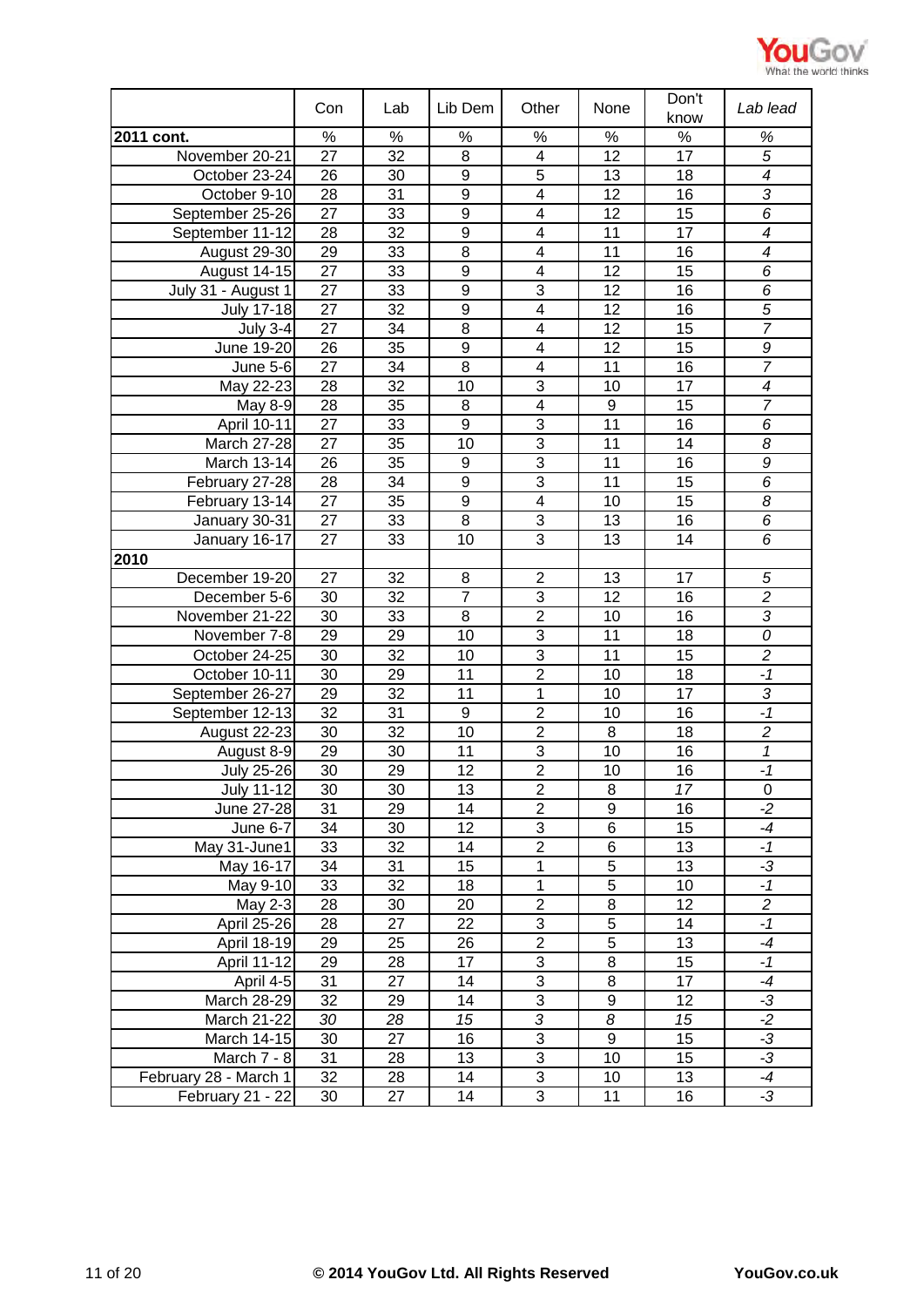

|                | Con | Lab | Lib Dem | Other | None | Don't<br>know | Lab lead |
|----------------|-----|-----|---------|-------|------|---------------|----------|
|                | %   | %   | %       | %     | %    | %             | %        |
| March 2009     | 33  | 26  | 13      | 3     | 10   | 16            | -7       |
| September 2008 | 30  | 22  | 12      | 3     | 14   | 19            | -8       |
| January 2008   | 28  | 25  | 12      | 3     | 13   | 19            | -3       |
| August 2007    | 25  | 34  | 10      |       | 14   | 15            | 9        |
| May 2006       | 27  | 24  | 14      |       | 14   | 16            | -3       |
| May 2005       | 25  | 32  | 20      | 2     |      | 14            |          |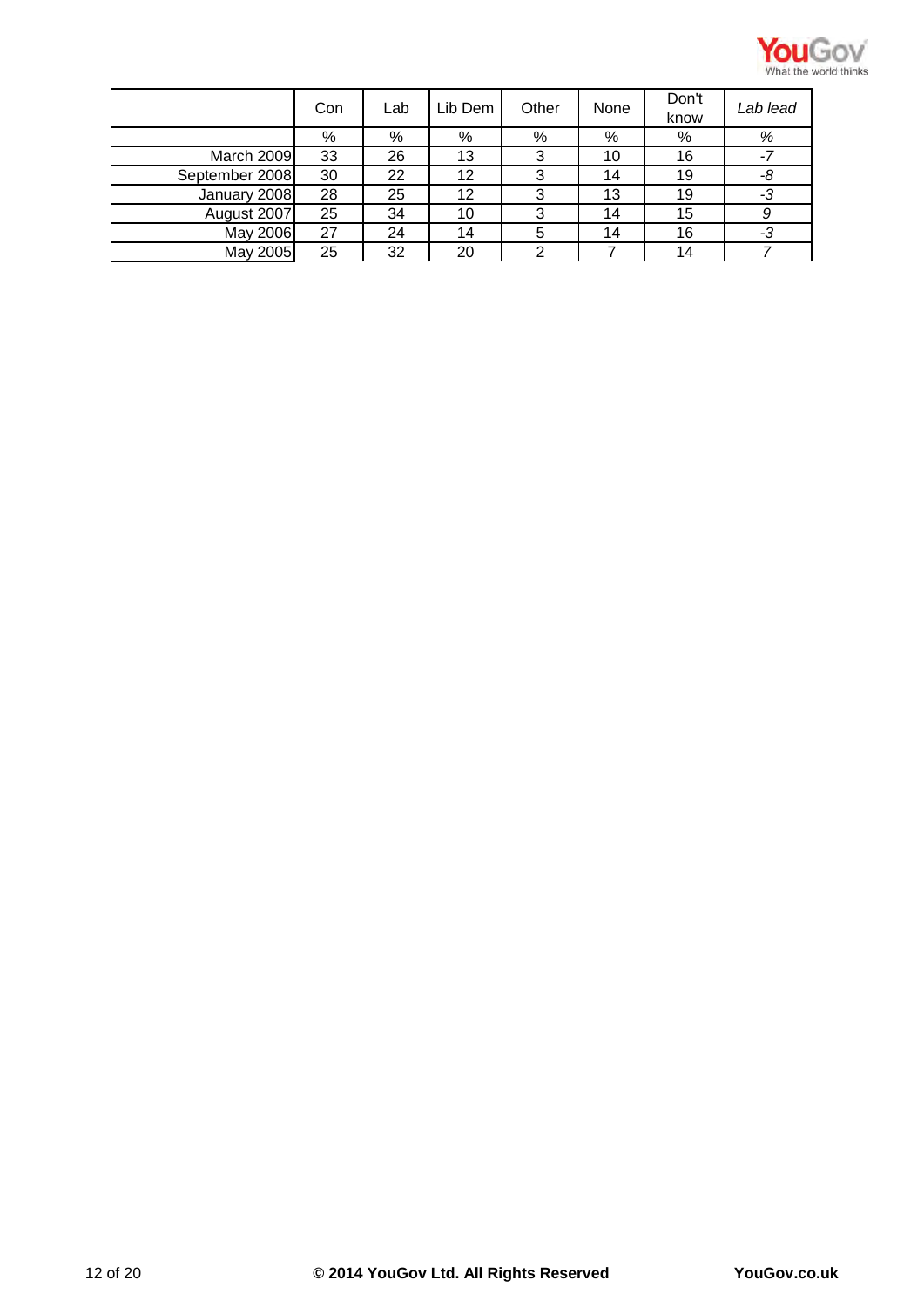

| Don't<br>Con<br>Lab<br>Lib Dem<br>Other<br>None<br>know                                                               | Lab lead                 |
|-----------------------------------------------------------------------------------------------------------------------|--------------------------|
|                                                                                                                       |                          |
| 2014<br>%<br>%<br>$\%$<br>%<br>$\%$<br>$\%$                                                                           | $\%$                     |
| $\overline{7}$<br>5<br>March 2-3<br>30<br>30<br>12<br>17                                                              | 0                        |
| $\overline{28}$<br>$\overline{6}$<br>$\overline{6}$<br>28<br>12<br>February 16-17<br>20                               | 0                        |
| $\overline{5}$<br>30<br>8<br>February 2-3<br>29<br>13<br>15                                                           | $-1$                     |
| 27<br>8<br>6<br>January 19-20<br>17<br>29<br>14                                                                       | $\overline{c}$           |
| $\overline{5}$<br>27<br>27<br>8<br>15<br>18<br>January 5-6                                                            | 0                        |
| 2013                                                                                                                  |                          |
| December 8-9<br>28<br>27<br>$\overline{7}$<br>13<br>17<br>8                                                           | $-1$                     |
| $\boldsymbol{9}$<br>6<br>November 17-18<br>27<br>14<br>18<br>27                                                       | 0                        |
| 26<br>27<br>8<br>6<br>17<br>16<br>November 3-4                                                                        | 1                        |
| $\overline{5}$<br>6<br>16<br>October 20-21<br>31<br>25<br>16                                                          | -6                       |
| $\overline{5}$<br>8<br>31<br>12<br>17<br>27<br>October 6-7                                                            | $-4$                     |
| 6<br>8<br>29<br>27<br>September 22-23<br>14<br>16                                                                     | $-2$                     |
| $\overline{7}$<br>8<br>September 8-9<br>28<br>25<br>13<br>19                                                          | $-3$                     |
| 28<br>August 26-27<br>25<br>8<br>6<br>14<br>19                                                                        | $-3$                     |
| $\overline{7}$<br>$\overline{7}$<br>27<br>13<br>18<br>August 11-12<br>28                                              | $\mathcal I$             |
| 29<br>8<br>5<br>14<br><b>July 28-29</b><br>26<br>16                                                                   | $-3$                     |
| $\overline{7}$<br>$\overline{7}$<br>28<br>26<br>July 14-15<br>14<br>18                                                | $-2$                     |
| 27<br>$\overline{7}$<br>June $30 -$ July 1<br>25<br>8<br>15<br>17                                                     | $-2$                     |
| $\overline{7}$<br>25<br>8<br>12<br>June 16-17<br>28<br>20                                                             | $\overline{3}$           |
| 25<br>9<br>9<br>13<br>15<br>28<br>June 3                                                                              | $\overline{3}$           |
| $\overline{7}$<br>26<br>12<br>19<br>April 28-29<br>26<br>10                                                           | 0                        |
| $\overline{7}$<br>17<br>27<br>27<br>10<br>12<br>April 14-15                                                           | 0                        |
| $\overline{6}$<br>25<br>10<br>13<br>21<br>25<br>March 24-25                                                           | 0                        |
| $\overline{7}$<br>24<br>12<br>17<br>March 10-11<br>27<br>14                                                           | $\sqrt{3}$               |
| $\overline{5}$<br>24<br>16<br>17<br>February 24-25<br>30<br>10                                                        | 6                        |
| $\overline{6}$<br>25<br>30<br>13<br>16<br>February 10-11<br>10                                                        | $\overline{5}$           |
| 31<br>$\overline{\mathbf{4}}$<br>13<br>27<br>9<br>16<br>January 27-28                                                 | $\overline{\mathcal{A}}$ |
| $\overline{5}$<br>8<br>17<br>26<br>30<br>14<br>January 13-14                                                          | $\overline{\mathcal{A}}$ |
| 2012                                                                                                                  |                          |
| December 16-17<br>26<br>29<br>$\overline{7}$<br>12<br>$\overline{7}$<br>18                                            | 3                        |
| December 2-3<br>25<br>30<br>10<br>$6\phantom{1}6$<br>12<br>18                                                         | 5                        |
| November 18-19<br>25<br>30<br>8<br>6<br>14<br>17                                                                      | 5                        |
| 27<br>14<br>16<br>November 4-5<br>30<br>9<br>4<br>$\overline{7}$<br>$\overline{5}$<br>October 21-22<br>30<br>15<br>18 | 3<br>6                   |
| 24<br>$\overline{28}$<br>$\overline{9}$<br>$\overline{5}$<br>28<br>15<br>15<br>October 7-8                            | 0                        |
| $\overline{9}$<br>$\overline{6}$<br>26<br>29<br>15<br>September 23-24<br>14                                           | $\overline{3}$           |
| $\overline{5}$<br>24<br>8<br>16<br>17<br>August 19-20<br>29                                                           | $\overline{5}$           |
| $\overline{5}$<br>25<br>8<br>15<br>17<br>August 5-6<br>31                                                             | 6                        |
| $\overline{5}$<br>$\overline{25}$<br>$\overline{8}$<br>$\overline{16}$<br><b>July 22-23</b><br>27<br>19               | $\overline{2}$           |
| $\overline{5}$<br>25<br>8<br>14<br>18<br><b>July 8-9</b><br>29                                                        | $\boldsymbol{4}$         |
| $\overline{5}$<br>$\overline{8}$<br>June 24-25<br>25<br>15<br>19<br>29                                                | $\overline{\mathcal{A}}$ |
| 6<br>24<br>8<br>16<br>June 10-11<br>29<br>17                                                                          | $\sqrt{5}$               |
| $\overline{5}$<br>$\overline{8}$<br>25<br>16<br>May 27-28<br>27<br>18                                                 | $\overline{2}$           |
| $\overline{7}$<br>$\overline{6}$<br>15<br>24<br>May 13-14<br>29<br>19                                                 | $\overline{5}$           |
| $\overline{7}$<br>April 29-30<br>25<br>8<br>15<br>30<br>16                                                            | $\sqrt{5}$               |
| March 25-26<br>25<br>28<br>9<br>6<br>15<br>16                                                                         | $\sqrt{3}$               |
| $\overline{9}$<br>March 11-12<br>$\overline{\mathbf{4}}$<br>27<br>26<br>14<br>19                                      | $-1$                     |
| 27<br>10<br>4<br>15<br>18<br>February 26-27<br>25                                                                     | $-2$                     |
| 29<br>27<br>8<br>$\overline{\mathbf{4}}$<br>14<br>17<br>February 12-13                                                | $-2$                     |
| 31<br>11<br>4<br>13<br>17<br>January 29-30<br>24                                                                      | $-7$                     |
| 2011                                                                                                                  |                          |
| 3<br>17<br>December 18-19<br>29<br>27<br>8<br>15                                                                      | $-2$                     |
| 28<br>9<br>$\overline{\mathbf{4}}$<br>18<br>December 4-5<br>28<br>14                                                  | 0                        |
| $\overline{7}$<br>November 20-21<br>27<br>4<br>15<br>17<br>29                                                         | $\overline{c}$           |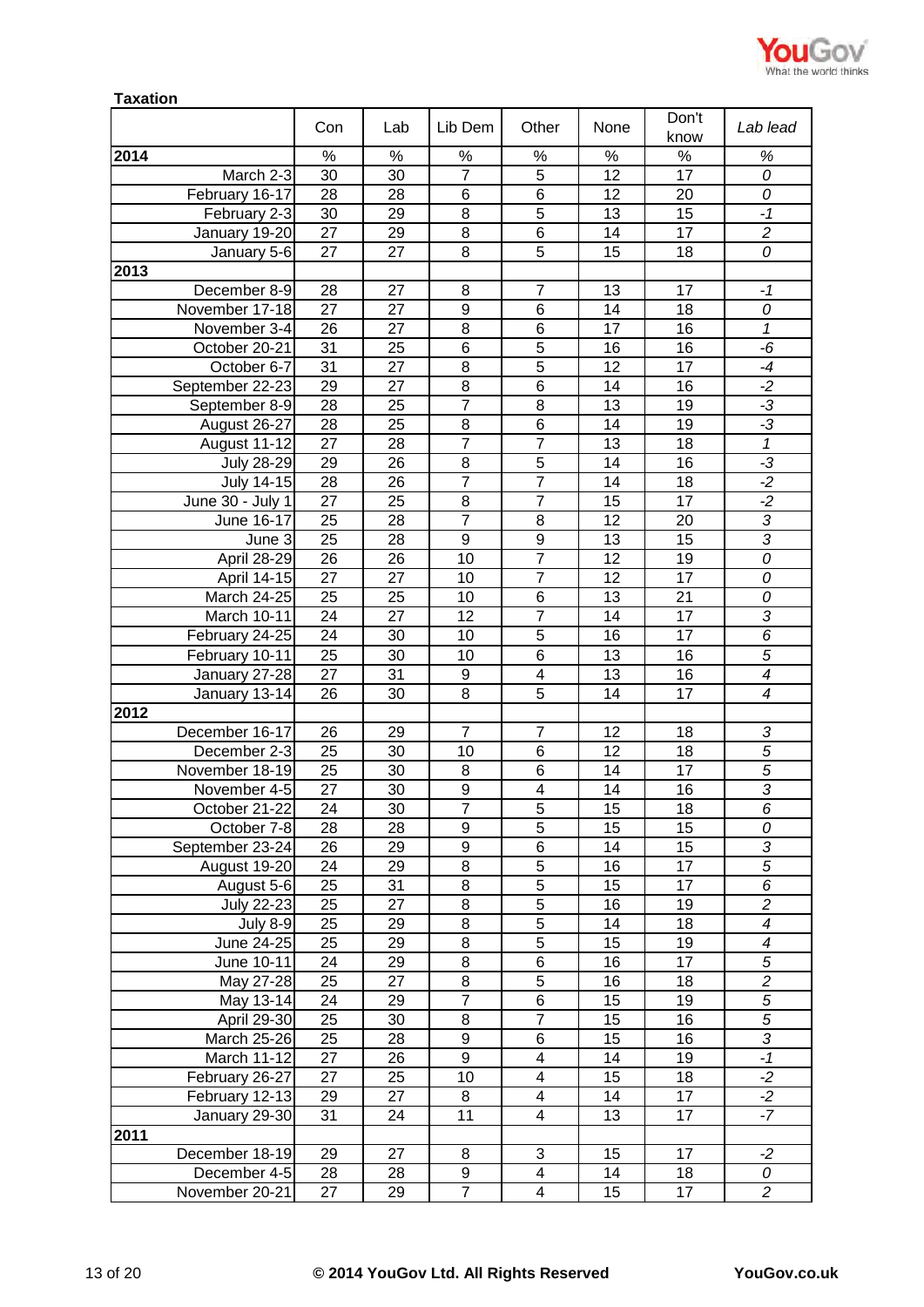

|                       | Con             | Lab             | Lib Dem          | Other                   | None             | Don't<br>know   | Lab lead                |
|-----------------------|-----------------|-----------------|------------------|-------------------------|------------------|-----------------|-------------------------|
| 2011 cont.            | $\%$            | $\%$            | $\%$             | %                       | $\%$             | %               | %                       |
| October 23-24         | 28              | 27              | $\overline{7}$   | 5                       | 14               | 19              | $-1$                    |
| October 9-10          | 28              | 28              | 8                | 4                       | 14               | 17              | 0                       |
| September 25-26       | 29              | 27              | $\boldsymbol{9}$ | 4                       | 13               | 17              | $-2$                    |
| September 11-12       | $\overline{28}$ | 29              | $\overline{9}$   | $\overline{4}$          | 13               | $\overline{17}$ | $\overline{1}$          |
| August 29-30          | 28              | 28              | 8                | $\overline{5}$          | 14               | 17              | 0                       |
| August 14-15          | 28              | 29              | 8                | $\overline{5}$          | 15               | 15              | 1                       |
| July 31 - August 1    | 29              | 28              | 8                | 3                       | 14               | 17              | $-1$                    |
| <b>July 17-18</b>     | $\overline{27}$ | 29              | $\overline{8}$   | $\overline{4}$          | $\overline{14}$  | 18              | $\overline{2}$          |
| <b>July 3-4</b>       | 30              | 28              | $\overline{7}$   | 5                       | 14               | 16              | $\overline{2}$          |
| June 19-20            | 29              | 30              | $\overline{7}$   | $\overline{\mathbf{4}}$ | 13               | 15              | 1                       |
| June 5-6              | 29              | 30              | 8                | 4                       | 12               | 17              | $\overline{\mathbf{1}}$ |
| May 22-23             | 32              | 26              | $\boldsymbol{9}$ | $\overline{\mathbf{4}}$ | 12               | 17              | -6                      |
| May 8-9               | 32              | 29              | 8                | 4                       | 11               | 16              | $-3$                    |
| April 10-11           | 30              | 28              | 9                | $\overline{\mathbf{4}}$ | 13               | 17              | $-2$                    |
| <b>March 27-28</b>    | 29              | 29              | 9                | 3                       | 14               | 15              | 0                       |
| March 13-14           | 27              | 30              | 8                | $\overline{\mathbf{4}}$ | 14               | 17              | 3                       |
| February 27-28        | 29              | 28              | 9                | 3                       | 14               | 16              | $-1$                    |
| February 13-14        | 29              | 30              | 8                | $\overline{\mathbf{4}}$ | 13               | 16              | 1                       |
| January 30-31         | 29              | 30              | $\overline{7}$   | 4                       | 15               | 16              | 1                       |
| January 16-17         | 29              | 30              | 8                | 3                       | 15               | 15              | 1                       |
| 2010                  |                 |                 |                  |                         |                  |                 |                         |
| December 19-20        | 28              | 29              | $\overline{7}$   | $\overline{2}$          | 15               | 19              | 1                       |
| December 5-6          | 35              | 27              | $\overline{7}$   | $\overline{3}$          | 12               | 16              | -8                      |
| November 21-22        | 32              | 26              | 9                | 3                       | 12               | 17              | -6                      |
| November 7-8          | 32              | 25              | $\overline{8}$   | $\overline{2}$          | 13               | 19              | $-7$                    |
| October 24-25         | 34              | 27              | $\boldsymbol{9}$ | 3                       | 13               | 15              | $-7$                    |
| October 10-11         | 34              | 25              | $\overline{11}$  | $\overline{3}$          | 11               | 17              | -9                      |
| September 26-27       | 30              | 26              | 12               | $\overline{2}$          | 13               | 17              | $-4$                    |
| September 12-13       | 31              | 26              | 10               | $\overline{2}$          | 14               | 16              | $-5$                    |
| August 22-23          | $\overline{31}$ | 26              | 12               | $\overline{2}$          | 10               | 18              | $-5$                    |
| August 8-9            | 32              | 24              | 12               | $\overline{2}$          | 11               | 18              | -8                      |
| <b>July 25-26</b>     | 33              | 25              | 12               | 3                       | 11               | 16              | -8                      |
| <b>July 11-12</b>     | 33              | $\overline{25}$ | 13               | $\overline{2}$          | 10               | 17              | $-\frac{8}{5}$          |
| June 27-28            | 36              | 25              | 12               | $\mathbf 2$             | 11               | 14              | $-11$                   |
| <b>June 6-7</b>       | 34              | 24              | 15               | 3                       | $\overline{7}$   | 17              | $-10$                   |
| May 31-June1          | 34              | 26              | 16               | $\overline{2}$          | $\overline{7}$   | 15              | -8                      |
| May 16-17             | $\overline{36}$ | 26              | 16               | $\overline{1}$          | $\overline{7}$   | $\overline{13}$ | $-10$                   |
| May 9-10              | $\overline{32}$ | 27              | $\overline{22}$  | $\overline{2}$          | $\overline{5}$   | 12              | $-5$                    |
| <b>May 2-3</b>        | $\overline{31}$ | 24              | 23               | $\overline{2}$          | 8                | $\overline{12}$ | $-7$                    |
| April 25-26           | 28              | 24              | 23               | 3                       | 8                | 14              | $-4$                    |
| April 18-19           | 28              | 21              | $\overline{27}$  | $\overline{3}$          | $\overline{6}$   | 14              | $-7$                    |
| April 11-12           | 30              | 24              | 19               | 3                       | 10               | 15              | $-6$                    |
| April 4-5             | 31              | 24              | 15               | 3                       | $\boldsymbol{9}$ | 17              | $-7$                    |
| March 28-29           | 32              | 25              | 15               | 3                       | 12               | 13              | $-7$                    |
| March 21-22           | 28              | 23              | 17               | $\boldsymbol{4}$        | 11               | 16              | $-5$                    |
| March 14-15           | 28              | 24              | 18               | 3                       | 12               | 16              | $-4$                    |
| March 7 - 8           | 29              | 26              | 13               | 4                       | 12               | 16              | $-3$                    |
| February 28 - March 1 | 30              | 24              | 14               | 3                       | 14               | 15              | -6                      |
| February 21 - 22      | 29              | 25              | 14               | 3                       | 12               | 18              | $-4$                    |
| March 2009            | 33              | 23              | 13               | $\overline{3}$          | 11               | 17              | $-10$                   |
| September 2008        | 30              | 16              | 15               | 3                       | 17               | 19              | -14                     |
| January 2008          | 30              | 22              | 10               | $\overline{3}$          | 16               | 18              | -8                      |
| August 2007           | 29              | 29              | 10               | 3                       | 16               | 14              | 0                       |
| May 2006              | 30              | 23              | 11               | $\overline{\mathbf{4}}$ | 17               | 15              | $-7$                    |
| May 2005              | 29              | 29              | 17               | $\overline{2}$          | 8                | 15              | 0                       |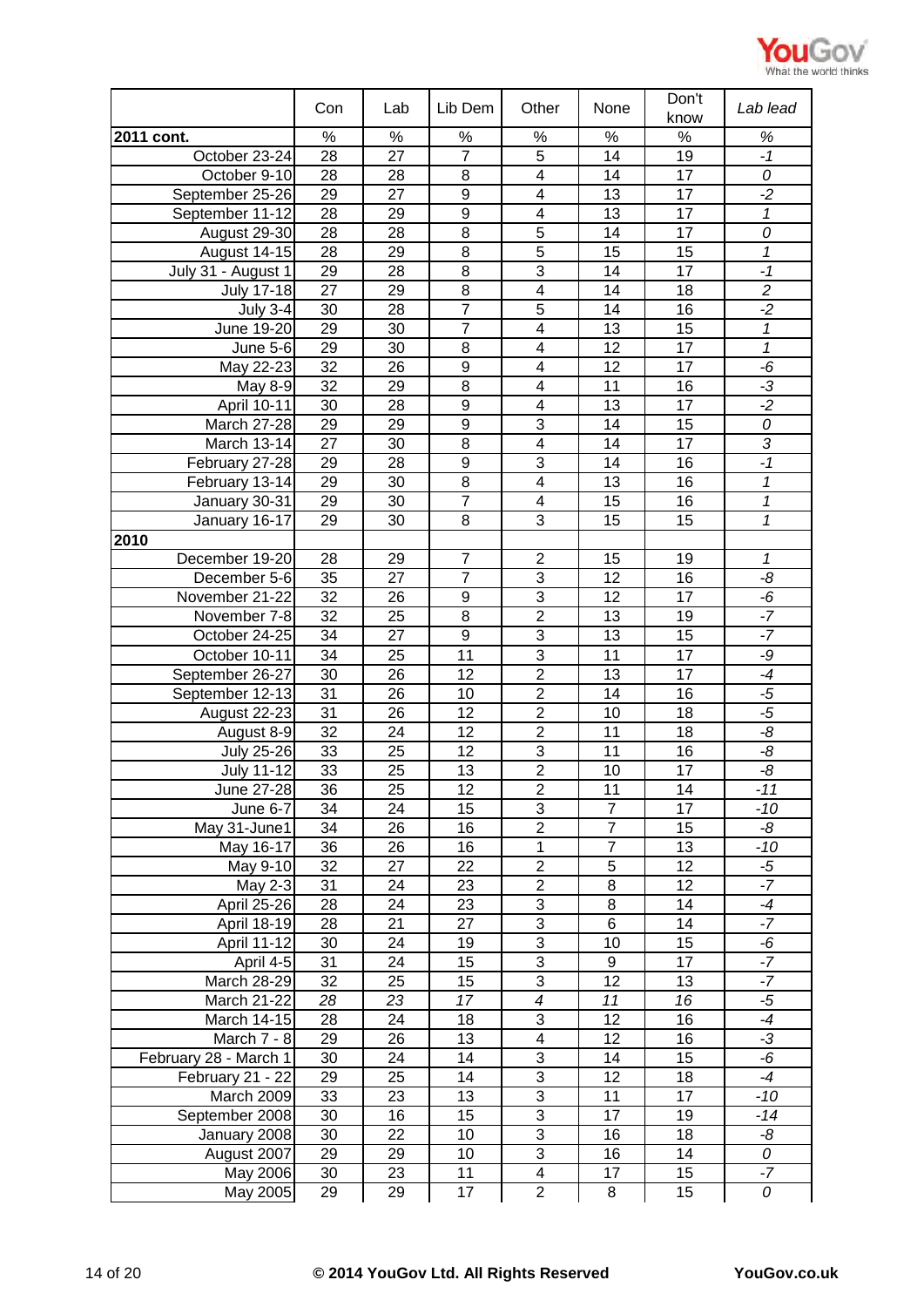

## **Unemployment**

|                   | Con             | Lab             | Lib Dem                 | Other                            | None            | Don't<br>know   | Lab lead                                   |
|-------------------|-----------------|-----------------|-------------------------|----------------------------------|-----------------|-----------------|--------------------------------------------|
| 2014              | $\%$            | $\%$            | $\%$                    | $\%$                             | %               | $\%$            | %                                          |
| March 2-3         | 27              | $\overline{31}$ | $\overline{6}$          | $\overline{5}$                   | $\overline{13}$ | $\overline{18}$ | $\overline{4}$                             |
|                   |                 |                 | $\overline{\mathbf{4}}$ | $\overline{7}$                   | 14              | 19              |                                            |
| February 16-17    | 27              | 29              | $\overline{5}$          | $\overline{6}$                   |                 |                 | $\overline{c}$<br>$\overline{\mathcal{L}}$ |
| February 2-3      | 29              | 30              |                         |                                  | 14              | 16              |                                            |
| January 19-20     | 27              | 29              | $\overline{5}$          | $\overline{7}$                   | 14              | 19              | $\overline{2}$                             |
| January 5-6       | 27              | 28              | $\overline{7}$          | $\overline{5}$                   | 15              | 19              | $\mathbf{1}$                               |
| 2013              |                 |                 |                         |                                  |                 |                 |                                            |
| December 8-9      | 26              | 30              | 6                       | $\overline{7}$                   | 14              | 18              | 4                                          |
| November 17-18    | 25              | 29              | 6                       | 6                                | 15              | 18              | $\boldsymbol{4}$                           |
| November 3-4      | 26              | 30              | 6                       | 6                                | 17              | 16              | $\overline{4}$                             |
| October 20-21     | 26              | 28              | $\overline{\mathbf{4}}$ | 5                                | 19              | 17              | $\overline{c}$                             |
| October 6-7       | 28              | 30              | $\overline{7}$          | 6                                | 12              | 18              | $\overline{c}$                             |
| September 22-23   | 26              | 31              | 5                       | 6                                | 14              | 18              | 5                                          |
| September 8-9     | 25              | 27              | $\,6$                   | 8                                | 14              | 19              | $\overline{2}$                             |
| August 27-28      | 24              | 29              | $\overline{5}$          | 6                                | 14              | 21              | $\overline{5}$                             |
| August 11-12      | 24              | 31              | 6                       | $\overline{7}$                   | 13              | 19              | $\overline{7}$                             |
| <b>July 28-29</b> | 26              | 32              | 6                       | $\overline{5}$                   | 16              | 16              | 6                                          |
| <b>July 14-15</b> | 24              | 30              | $\overline{7}$          | $\overline{7}$                   | 14              | 19              | 6                                          |
| June 30 - July 1  | 24              | 29              | $\overline{5}$          | $\overline{7}$                   | 16              | 19              | $\overline{5}$                             |
| June 16-17        | 24              | 30              | $\overline{5}$          | $\overline{7}$                   | 13              | 21              | $\overline{6}$                             |
| June 3            | 23              | 30              | $\,6$                   | 8                                | 15              | 17              | $\overline{7}$                             |
| April 28-29       | 22              | 31              | $\overline{7}$          | 8                                | 13              | 19              | 9                                          |
| April 14-15       | 24              | 29              | 6                       | 6                                | 15              | 19              | $\overline{5}$                             |
| March 24-25       | 21              | 30              | $\overline{7}$          | 6                                | 15              | 21              | 9                                          |
| March 10-11       | 22              | 31              | $\overline{7}$          | 6                                | 15              | 18              | 9                                          |
| February 24-25    | 24              | 32              | 6                       | 5                                | 16              | 16              | 8                                          |
| February 10-11    | 23              | 34              | $\overline{7}$          | $\overline{7}$                   | 13              | 17              | 11                                         |
| January 27-28     | 27              | 33              | $\,6$                   | 5                                | 13              | 17              | 6                                          |
| January 13-14     | 23              | 33              | 6                       | 5                                | 15              | 18              | 10                                         |
| 2012              |                 |                 |                         |                                  |                 |                 |                                            |
| December 16-17    | 25              | 32              | 6                       | 6                                | 12              | 19              | $\overline{7}$                             |
| December 2-3      | $\overline{22}$ | 33              | 6                       | 6                                | 13              | 20              | 11                                         |
| November 18-19    | 24              | 32              | $\overline{\mathbf{4}}$ | 6                                | 15              | 19              | 8                                          |
|                   |                 |                 |                         |                                  |                 | 17              |                                            |
| November 4-5      | 24              | 34              | 5                       | $\overline{5}$<br>$\overline{6}$ | 16              |                 | 10                                         |
| October 21-22     | $\overline{22}$ | $\overline{32}$ | $\overline{4}$          |                                  | 17              | $\overline{20}$ | 10                                         |
| October 7-8       | 25              | 32              | 5                       | 5                                | 16              | 18              | $\overline{7}$                             |
| September 23-24   | 22              | 33              | $\overline{5}$          | 6                                | 16              | 16              | 11                                         |
| August 19-20      | 21              | 34              | 6                       | 5                                | 16              | 19              | 13                                         |
| August 5-6        | 24              | 33              | $\overline{5}$          | $\overline{5}$                   | 16              | 18              | 9                                          |
| July 22-23        | 22              | 31              | 6                       | 6                                | 17              | 19              | 9                                          |
| <b>July 8-9</b>   | 22              | 33              | $\overline{5}$          | $\overline{5}$                   | 16              | 20              | 11                                         |
| June 24-25        | 21              | 32              | 6                       | 5                                | 17              | 19              | 11                                         |
| June 10-11        | 20              | 33              | $\overline{5}$          | 6                                | 17              | 19              | 13                                         |
| May 27-28         | 19              | 33              | 5                       | 6                                | 18              | 19              | 14                                         |
| May 13-14         | 19              | 34              | $\overline{5}$          | 6                                | 17              | 20              | 15                                         |
| April 29-30       | 22              | 32              | $\mathbf 5$             | 6                                | 17              | 18              | 10                                         |
| March 25-26       | $\overline{23}$ | 32              | $\overline{6}$          | $\overline{6}$                   | 16              | 18              | 9                                          |
| March 11-12       | 24              | 31              | $\overline{5}$          | $\overline{5}$                   | 15              | 19              | $\overline{7}$                             |
| February 26-27    | 22              | 30              | $\overline{5}$          | 5                                | 18              | 20              | 8                                          |
| February 12-13    | 26              | 32              | 5                       | $\overline{\mathbf{4}}$          | 17              | 16              | 6                                          |
| January 29-30     | 25              | 29              | 6                       | 5                                | 15              | 19              | $\overline{\mathcal{A}}$                   |
| 2011              |                 |                 |                         |                                  |                 |                 |                                            |
| December 18-19    | 23              | 32              | 6                       | 3                                | 17              | 19              | 9                                          |
| December 4-5      | 22              | 33              | 5                       | 4                                | 16              | 19              | 11                                         |
| November 20-21    | 22              | 31              | 5                       | 5                                | 19              | 18              | 9                                          |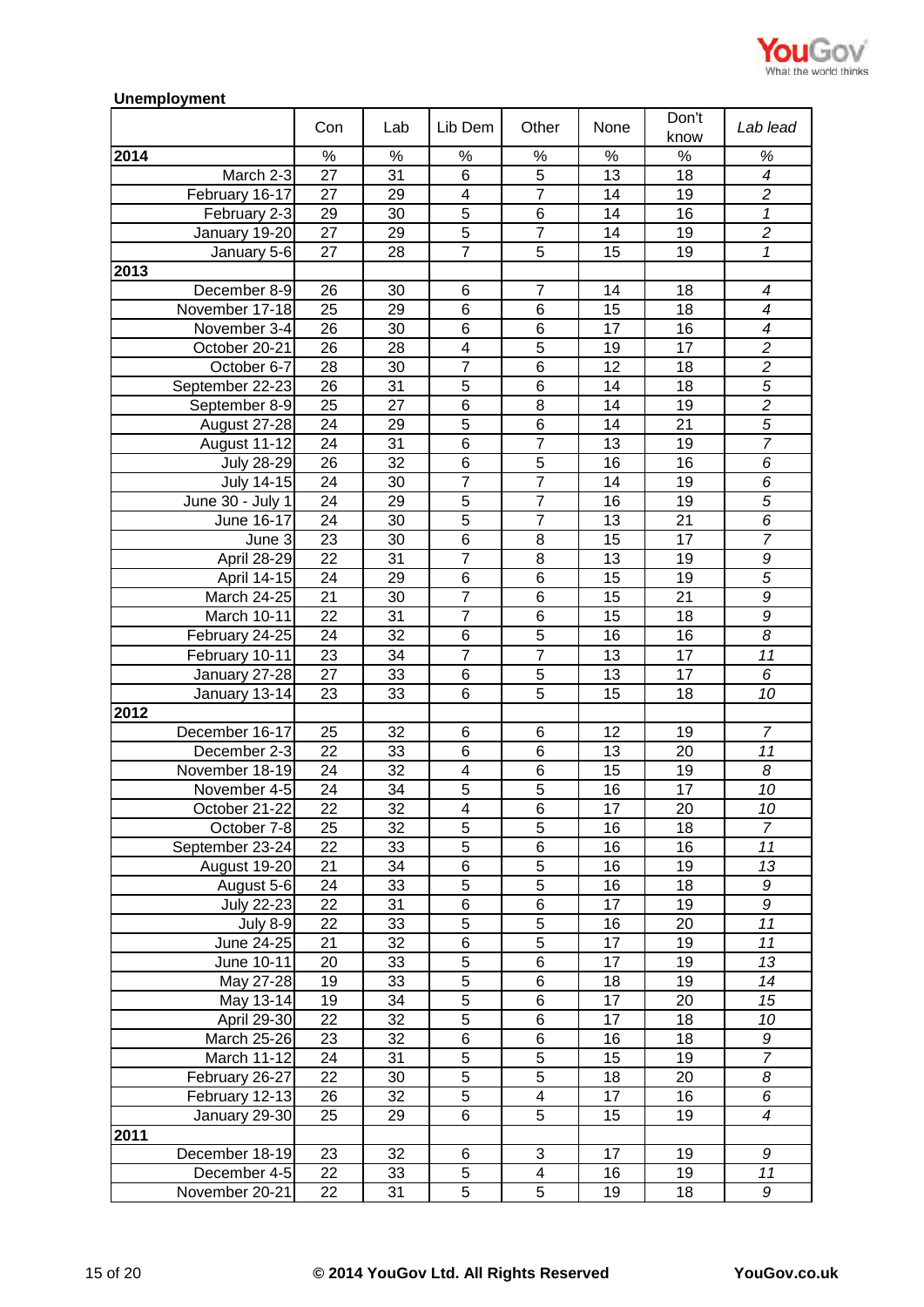

|                       | Con             | Lab | Lib Dem          | Other                   | None            | Don't<br>know   | Lab lead                   |
|-----------------------|-----------------|-----|------------------|-------------------------|-----------------|-----------------|----------------------------|
| 2011 cont.            | $\%$            | %   | $\%$             | $\%$                    | $\%$            | $\%$            | %                          |
| October 23-24         | 21              | 31  | 6                | 5                       | 17              | 20              | 10                         |
| October 9-10          | 24              | 31  | $\overline{7}$   | $\overline{\mathbf{4}}$ | 15              | 19              | $\overline{7}$             |
| September 25-26       | 25              | 32  | $\overline{5}$   | 4                       | 16              | 18              | $\overline{7}$             |
| September 11-12       | 25              | 31  | 6                | 4                       | 16              | 19              | 6                          |
| August 29-30          | $\overline{27}$ | 30  | $\overline{5}$   | $\overline{5}$          | 16              | 18              | $\overline{3}$             |
| August 14-15          | 26              | 31  | $\overline{6}$   | $\overline{5}$          | 16              | $\overline{17}$ | $\overline{5}$             |
| July 31 - August 1    | 26              | 30  | $\overline{6}$   | 3                       | 16              | 18              | $\overline{4}$             |
| <b>July 17-18</b>     | 26              | 30  | $\overline{5}$   | $\overline{5}$          | 16              | 18              | $\overline{\mathcal{A}}$   |
| <b>July 3-4</b>       | $\overline{27}$ | 31  | $\overline{5}$   | $\overline{5}$          | $\overline{16}$ | $\overline{16}$ | $\overline{4}$             |
| June 19-20            | 28              | 32  | $\overline{5}$   | $\overline{4}$          | 14              | 17              | $\overline{4}$             |
| June 5-6              | 26              | 32  | $\,6$            | 4                       | 14              | 18              | $\overline{6}$             |
| May 22-23             | 29              | 32  | $\overline{5}$   | 3                       | 13              | 17              | 3                          |
| May 8-9               | 28              | 32  | 5                | $\overline{\mathbf{4}}$ | 12              | 18              | $\overline{4}$             |
| April 10-11           | 26              | 31  | $\,6$            | $\overline{\mathbf{4}}$ | 14              | 18              | $\overline{5}$             |
| <b>March 27-28</b>    | 25              | 34  | $\overline{7}$   | 3                       | 15              | 16              | 9                          |
| March 13-14           | 25              | 33  | 5                | $\overline{\mathbf{4}}$ | 15              | 18              | 8                          |
| February 27-28        | 27              | 32  | 6                | 3                       | 15              | 17              | $\overline{5}$             |
| February 13-14        | 26              | 33  | 6                | $\overline{\mathbf{4}}$ | 15              | 17              | $\overline{7}$             |
| January 30-31         | 25              | 32  | 5                | 3                       | 17              | 19              | $\overline{7}$             |
| January 16-17         | 26              | 31  | 6                | 3                       | 17              | 17              | 5                          |
| 2010                  |                 |     |                  |                         |                 |                 |                            |
| December 19-20        | 26              | 30  | 5                | $\overline{2}$          | 17              | 20              | $\overline{\mathcal{A}}$   |
| December 5-6          | 31              | 29  | 6                | $\overline{3}$          | 14              | 17              | $-2$                       |
| November 21-22        | 32              | 28  | 6                | 3                       | 13              | 18              | $-4$                       |
| November 7-8          | 33              | 26  | 6                | 3                       | 13              | 19              | $-7$                       |
| October 24-25         | 30              | 30  | $\overline{7}$   | $\overline{3}$          | 14              | $\overline{17}$ | $\overline{o}$             |
| October 10-11         | $\overline{32}$ | 27  | $\overline{7}$   | $\overline{2}$          | 11              | 20              | $-5$                       |
| September 26-27       | 28              | 29  | 8                | $\overline{2}$          | 15              | 18              | 1                          |
| September 12-13       | 31              | 27  | $\overline{7}$   | $\overline{2}$          | 15              | 18              | $-4$                       |
| August 22-23          | $\overline{30}$ | 29  | 8                | $\overline{2}$          | 12              | 20              | $-1$                       |
| August 8-9            | 30              | 27  | $\boldsymbol{9}$ | $\overline{3}$          | 13              | 18              | $-3$                       |
| <b>July 25-26</b>     | 31              | 27  | 8                | $\overline{3}$          | 13              | 18              | $-4$                       |
| <b>July 11-12</b>     | 30              | 27  | 10               | $\overline{2}$          | 12              | 19              | $-3$                       |
| June 27-28            | 33              | 27  | 9                | $\overline{2}$          | 13              | 16              | -6                         |
| June 6-7              | 33              | 26  | 11               | $\overline{3}$          | 9               | 19              | $-7$                       |
| May 31-June1          | 34              | 28  | 10               | 3                       | 9               | 16              | -6                         |
| May 16-17             | 36              | 28  | 10               | $\overline{2}$          | 9               | 16              | -8                         |
| <b>May 9-10</b>       | $\overline{29}$ | 28  | $\overline{17}$  | $\overline{3}$          | $\overline{9}$  | $\overline{15}$ | $-1$                       |
| May 2-3               | 29              | 28  | $\overline{17}$  | $\overline{3}$          | $\overline{9}$  | 15              | $-1$                       |
| April 25-26           | 27              | 27  | 17               | $\overline{\mathbf{4}}$ | 8               | 18              | 0                          |
| April 18-19           | 26              | 24  | 19               | 3                       | 8               | 19              | $-2$                       |
| April 11-12           | $\overline{27}$ | 27  | $\overline{12}$  | $\overline{3}$          | $\overline{11}$ | 19              | $\overline{o}$             |
| April 4-5             | 28              | 28  | 11               | $\overline{3}$          | 10              | 20              | 0                          |
| March 28-29           | 29              | 27  | 10               | $\overline{\mathbf{4}}$ | 13              | 17              | $-2$                       |
| March 21-22           | 26              | 27  | 11               | $\sqrt{5}$              | 12              | 19              | $\boldsymbol{\mathcal{I}}$ |
| March 14-15           | 26              | 27  | 12               | 3                       | 14              | 18              | $\overline{\mathcal{L}}$   |
| March 7 - 8           | 26              | 28  | 9                | 4                       | 14              | 19              | $\overline{2}$             |
| February 28 - March 1 | 27              | 27  | 10               | 4                       | 15              | 17              | 0                          |
| September 2008        | 27              | 22  | $\overline{7}$   | 3                       | 20              | 20              | $-5$                       |
| August 2007           | 19              | 35  | $\overline{7}$   | 4                       | 18              | 19              | 16                         |
| May 2005              | 19              | 44  | 10               | $\overline{c}$          | 8               | 17              | 25                         |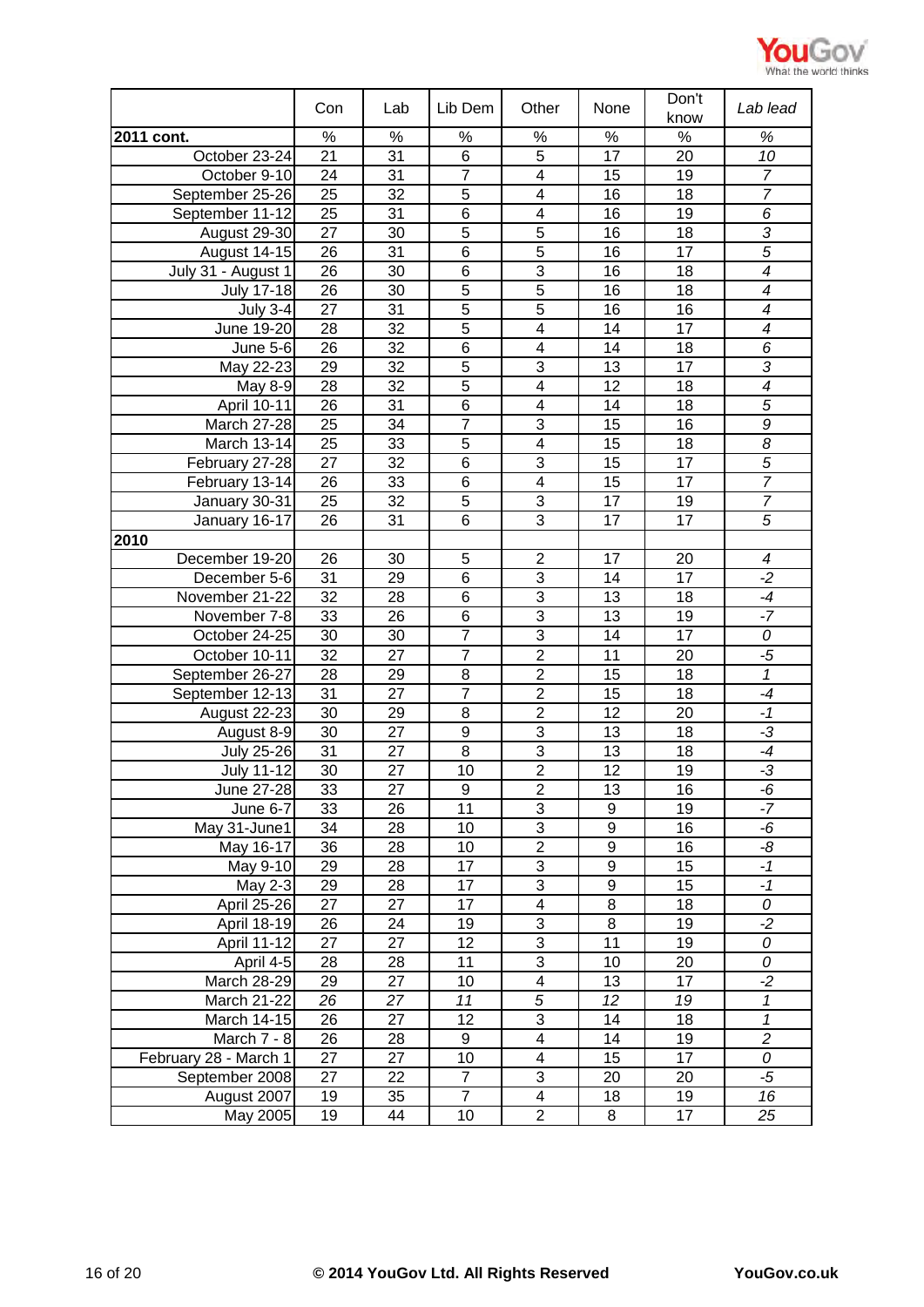

# **The economy in general**

|                   | Con             | Lab  | Lib Dem                 | Other                   | None            | Don't<br>know | Lab lead       |
|-------------------|-----------------|------|-------------------------|-------------------------|-----------------|---------------|----------------|
| 2014              | %               | $\%$ | $\%$                    | $\%$                    | $\%$            | $\%$          | %              |
| March 2-3         | 33              | 25   | $\overline{5}$          | 6                       | 12              | 19            | -8             |
| Ferbruary 16-17   | 31              | 23   | $\overline{5}$          | 6                       | 14              | 20            | $-\frac{8}{5}$ |
| February 2-3      | 35              | 23   | 6                       | $\overline{5}$          | 14              | 16            | $-12$          |
| January 19-20     | 32              | 24   | 5                       | 6                       | 14              | 20            | -8             |
| January 5-6       | 33              | 24   | 5                       | $\overline{\mathbf{4}}$ | 14              | 20            | -9             |
| 2013              |                 |      |                         |                         |                 |               |                |
| December 8-9      | 31              | 26   | $6\phantom{1}$          | 6                       | 14              | 18            | $-5$           |
| November 17-18    | 30              | 25   | 6                       | $\overline{7}$          | 15              | 18            | $-5$           |
| November 3-4      | 30              | 25   | $\overline{4}$          | $\overline{6}$          | $\overline{17}$ | 17            | $-5$           |
| October 20-21     | 32              | 24   | $\overline{\mathbf{4}}$ | 5                       | 18              | 16            | $-8$           |
| October 6-7       | 35              | 23   | 6                       | 6                       | 12              | 18            | $-12$          |
| September 22-23   | 33              | 23   | 6                       | 6                       | 13              | 19            | $-10$          |
| September 8-9     | 30              | 23   | 5                       | $\overline{7}$          | 14              | 21            | $-7$           |
| August 26-27      | 31              | 25   | 4                       | $\overline{5}$          | 13              | 21            | $-6$           |
| August 11-12      | 30              | 26   | 5                       | $\overline{7}$          | 13              | 19            | $-4$           |
| <b>July 28-29</b> | 31              | 24   | $\,6$                   | $\overline{5}$          | 15              | 18            | $-7$           |
| July 14-15        | 30              | 25   | 5                       | $\overline{7}$          | 13              | 19            | $-5$           |
| June 30 - July 1  | 29              | 24   | 4                       | $\overline{7}$          | 15              | 20            | $-5$           |
| June 16-17        | 27              | 25   | 4                       | $\overline{7}$          | 14              | 23            | $-2$           |
| June 3            | 30              | 26   | $\overline{5}$          | $\overline{7}$          | 14              | 18            | $-4$           |
| April 28-29       | 28              | 26   | $\overline{7}$          | 8                       | 13              | 19            | $-2$           |
| April 14-15       | 29              | 25   | $\overline{7}$          | $\overline{7}$          | 14              | 19            | $-4$           |
| March 24-25       | 25              | 24   | $6\phantom{1}6$         | 6                       | 14              | 24            | $-1$           |
| March 10-11       | 27              | 25   | $\overline{7}$          | 6                       | 15              | 19            | $-2$           |
| February 24-25    | 27              | 29   | $\,6$                   | 5                       | 16              | 17            | $\overline{c}$ |
| February 10-11    | $\overline{27}$ | 28   | $\overline{7}$          | $\overline{6}$          | 13              | 19            | $\overline{1}$ |
| January 27-28     | 29              | 29   | $\overline{5}$          | $\overline{\mathbf{4}}$ | 14              | 18            | 0              |
| January 13-14     | 28              | 29   | $\overline{5}$          | $\overline{5}$          | 13              | 20            | $\mathbf{1}$   |
| 2012              |                 |      |                         |                         |                 |               |                |
| December 16-17    | 28              | 27   | 5                       | $\overline{7}$          | 12              | 20            | $-1$           |
| December 2-3      | 28              | 27   | $\overline{7}$          | $\,6$                   | 13              | 19            | $-1$           |
| November 18-19    | 27              | 26   | $\overline{5}$          | 6                       | $\overline{17}$ | 19            | $-1$           |
| November 4-5      | 31              | 29   | $\overline{\mathbf{4}}$ | $\overline{\mathbf{4}}$ | 15              | 17            | $-2$           |
| October 21-22     | 26              | 28   | 5                       | 5                       | 17              | 19            | 2              |
| October 7-8       | 29              | 27   | $\overline{5}$          | $\overline{5}$          | 16              | 18            | $-2$           |
| September 23-24   | 28              | 26   | 6                       | 6                       | 16              | 18            | $-2$           |
| August 19-20      | 26              | 28   | 5                       | 5                       | 16              | 19            | $\overline{c}$ |
| August 5-6        | 29              | 27   | $\overline{5}$          | $\overline{5}$          | 16              | 19            | $-2$           |
| <b>July 22-23</b> | 27              | 26   | $\overline{5}$          | $\,6$                   | 16              | 21            | $-1$           |
| <b>July 8-9</b>   | 28              | 27   | 4                       | $\overline{5}$          | 16              | 20            | $-1$           |
| June 24-25        | 28              | 26   | 5                       | 5                       | 16              | 21            | $-2$           |
| June 10-11        | $\overline{25}$ | 27   | $\overline{5}$          | $\overline{5}$          | $\overline{17}$ | 20            | $\overline{2}$ |
| May 27-28         | 26              | 27   | $\overline{5}$          | 6                       | $\overline{17}$ | 19            | 1              |
| May 13-14         | $\overline{26}$ | 27   | $\overline{4}$          | $\overline{6}$          | 16              | 21            | 1              |
| April 29-30       | 28              | 27   | 5                       | 6                       | 17              | 17            | $-1$           |
| March 25-26       | 30              | 26   | $\overline{5}$          | $\overline{6}$          | $\overline{14}$ | 18            | $-4$           |
| March 11-12       | 31              | 25   | $\overline{5}$          | $\overline{5}$          | 14              | 20            | -6             |
| February 26-27    | 29              | 24   | $\overline{5}$          | $\overline{5}$          | 17              | 20            | $-5$           |
| February 21 - 22  | 28              | 27   | 10                      | $\overline{\mathbf{4}}$ | 13              | 18            | $-1$           |
| February 12-13    | 33              | 26   | 5                       | $\overline{\mathbf{4}}$ | 15              | 18            | $-7$           |
| January 29-30     | 34              | 22   | 5                       | $\overline{\mathbf{4}}$ | 16              | 19            | $-12$          |
| 2011              |                 |      |                         |                         |                 |               |                |
| December 18-19    | 31              | 27   | 5                       | 3                       | 15              | 19            | $-4$           |
| December 4-5      | 30              | 26   | 5                       | $\overline{\mathbf{4}}$ | 16              | 20            | $-4$           |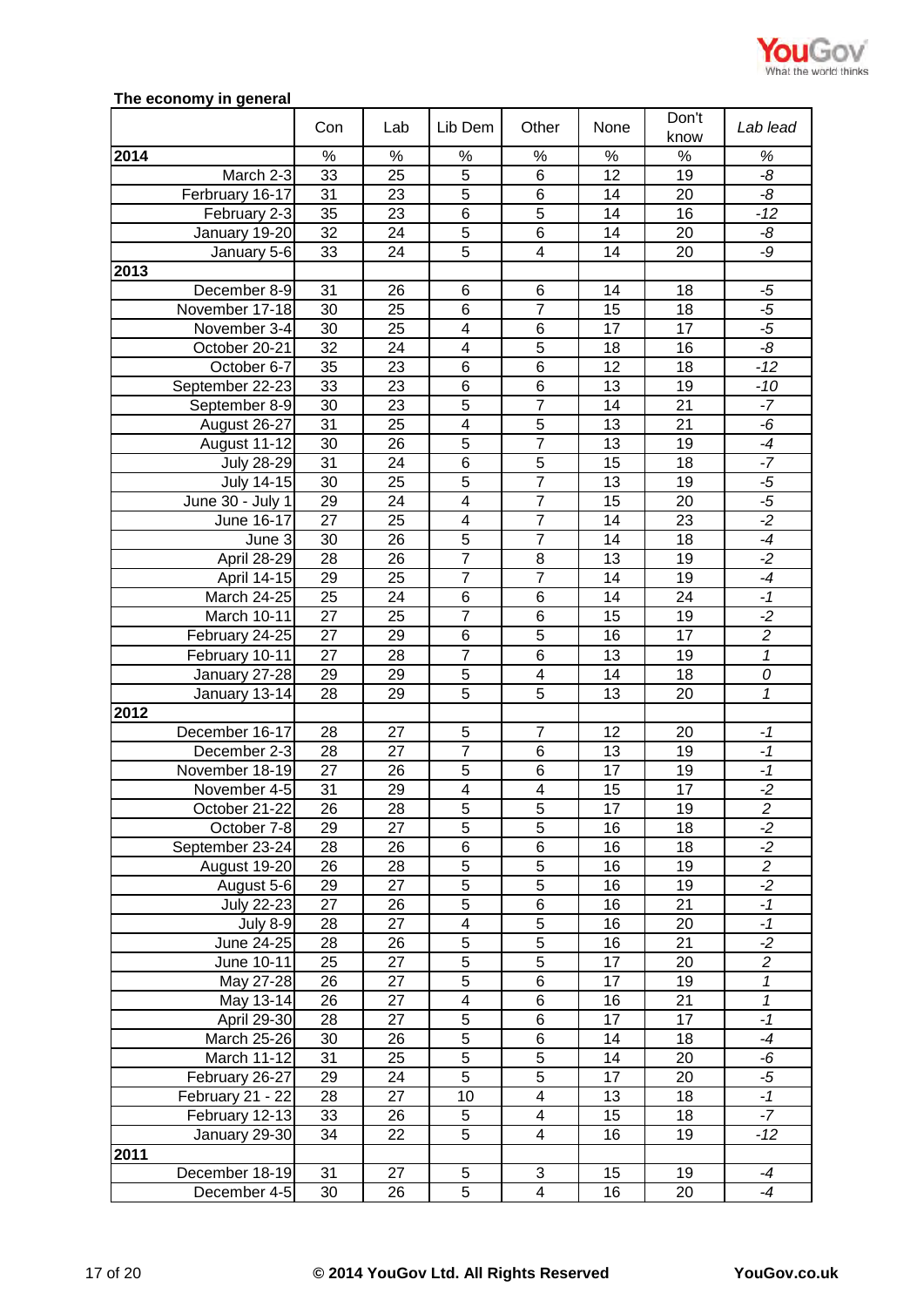

|                     | Con             | Lab             | Lib Dem                 | Other                   | None            | Don't<br>know   | Lab lead |
|---------------------|-----------------|-----------------|-------------------------|-------------------------|-----------------|-----------------|----------|
| 2011 cont.          | $\frac{9}{6}$   | $\frac{9}{6}$   | $\%$                    | %                       | $\frac{9}{6}$   | $\%$            | $\%$     |
| November 20-21      | $\overline{29}$ | 26              | $\overline{4}$          | $\overline{5}$          | 17              | $\overline{19}$ | $-3$     |
| October 23-24       | 29              | $\overline{25}$ | $\overline{5}$          | $\overline{5}$          | $\overline{17}$ | $\overline{19}$ | $-4$     |
| October 9-10        | 30              | 26              | $\overline{6}$          | $\overline{4}$          | $\overline{15}$ | 19              | $-4$     |
| September 25-26     | $\overline{31}$ | $\overline{26}$ | $\overline{4}$          | $\overline{4}$          | $\overline{16}$ | 19              | $-5$     |
| September 11-12     | 31              | 27              | $\overline{5}$          | 3                       | 14              | 19              | $-4$     |
| August 29-30        | $\overline{32}$ | 26              | $\overline{5}$          | $\overline{\mathbf{4}}$ | 14              | 19              | -6       |
| <b>August 14-15</b> | $\overline{31}$ | 27              | $\overline{5}$          | $\overline{5}$          | 14              | 17              | $-4$     |
| July 31 - August 1  | 31              | 26              | 6                       | 3                       | 15              | 19              | $-5$     |
| <b>July 17-18</b>   | $\overline{31}$ | 28              | $\overline{4}$          | $\overline{4}$          | $\overline{15}$ | $\overline{19}$ | $-3$     |
| <b>July 3-4</b>     | 31              | 28              | $\overline{\mathbf{4}}$ | $\overline{\mathbf{4}}$ | 14              | 17              | $-3$     |
| June 19-20          | 32              | 29              | $\overline{4}$          | $\overline{4}$          | 14              | 18              | $-3$     |
| <b>June 5-6</b>     | 32              | 28              | $\overline{5}$          | $\overline{4}$          | 14              | 18              | $-4$     |
| May 22-23           | 34              | 28              | $\overline{5}$          | $\overline{3}$          | 12              | 18              | $-6$     |
| May 8-9             | 35              | 27              | $\overline{4}$          | $\overline{4}$          | 12              | 19              | -8       |
| April 10-11         | 33              | 27              | $\overline{5}$          | $\overline{\mathbf{4}}$ | 13              | 18              | $-6$     |
| March 27-28         | 32              | 28              | 6                       | 3                       | 14              | 16              | $-4$     |
| March 13-14         | 30              | 30              | $\overline{\mathbf{4}}$ | $\overline{\mathbf{4}}$ | 14              | 19              | 0        |
| February 27-28      | 32              | 27              | 5                       | 3                       | 13              | 19              | $-5$     |
| February 13-14      | 31              | 29              | 5                       | $\overline{\mathbf{4}}$ | 13              | 18              | $-2$     |
| January 30-31       | 33              | 29              | $\overline{3}$          | $\overline{3}$          | 15              | 18              | $-4$     |
| January 16-17       | 33              | 28              | $\overline{5}$          | $\overline{3}$          | 15              | 16              | $-5$     |
| 2010                |                 |                 |                         |                         |                 |                 |          |
| December 19-20      | 31              | 28              | 4                       | $\overline{2}$          | 15              | 19              | $-3$     |
| December 5-6        | $\overline{37}$ | 26              | $\overline{4}$          | $\overline{3}$          | 13              | $\overline{17}$ | $-11$    |
| November 21-22      | 36              | 26              | $\overline{5}$          | 3                       | 12              | 18              | $-10$    |
| November 7-8        | 36              | 24              | $\overline{5}$          | $\overline{3}$          | 12              | 20              | $-12$    |
| October 24-25       | 35              | 27              | 6                       | 3                       | 12              | 17              | -8       |
| October 10-11       | $\overline{37}$ | 24              | 6                       | $\overline{3}$          | 11              | 19              | $-13$    |
| September 26-27     | 33              | 27              | $\overline{7}$          | $\mathbf{1}$            | 12              | 19              | $-6$     |
| September 12-13     | 34              | 26              | $\overline{7}$          | $\overline{2}$          | 13              | 18              | -8       |
| August 22-23        | $\overline{36}$ | 27              | $\overline{7}$          | $\overline{2}$          | $\overline{9}$  | 19              | -9       |
| August 8-9          | 36              | 25              | $\overline{7}$          | $\overline{3}$          | $\overline{11}$ | 18              | $-11$    |
| <b>July 25-26</b>   | 35              | 25              | $\overline{7}$          | $\overline{2}$          | 12              | 18              | $-10$    |
| <b>July 11-12</b>   | 37              | 26              | $\overline{9}$          | $\overline{2}$          | 8               | 18              | $-11$    |
| <b>June 27-28</b>   | $\overline{36}$ | 26              | $\overline{9}$          | $\overline{2}$          | $\overline{9}$  | 18              | $-10$    |
| June 6-7            | $\overline{37}$ | $\overline{26}$ | $\overline{9}$          | $\overline{3}$          | $\overline{7}$  | 18              | $-11$    |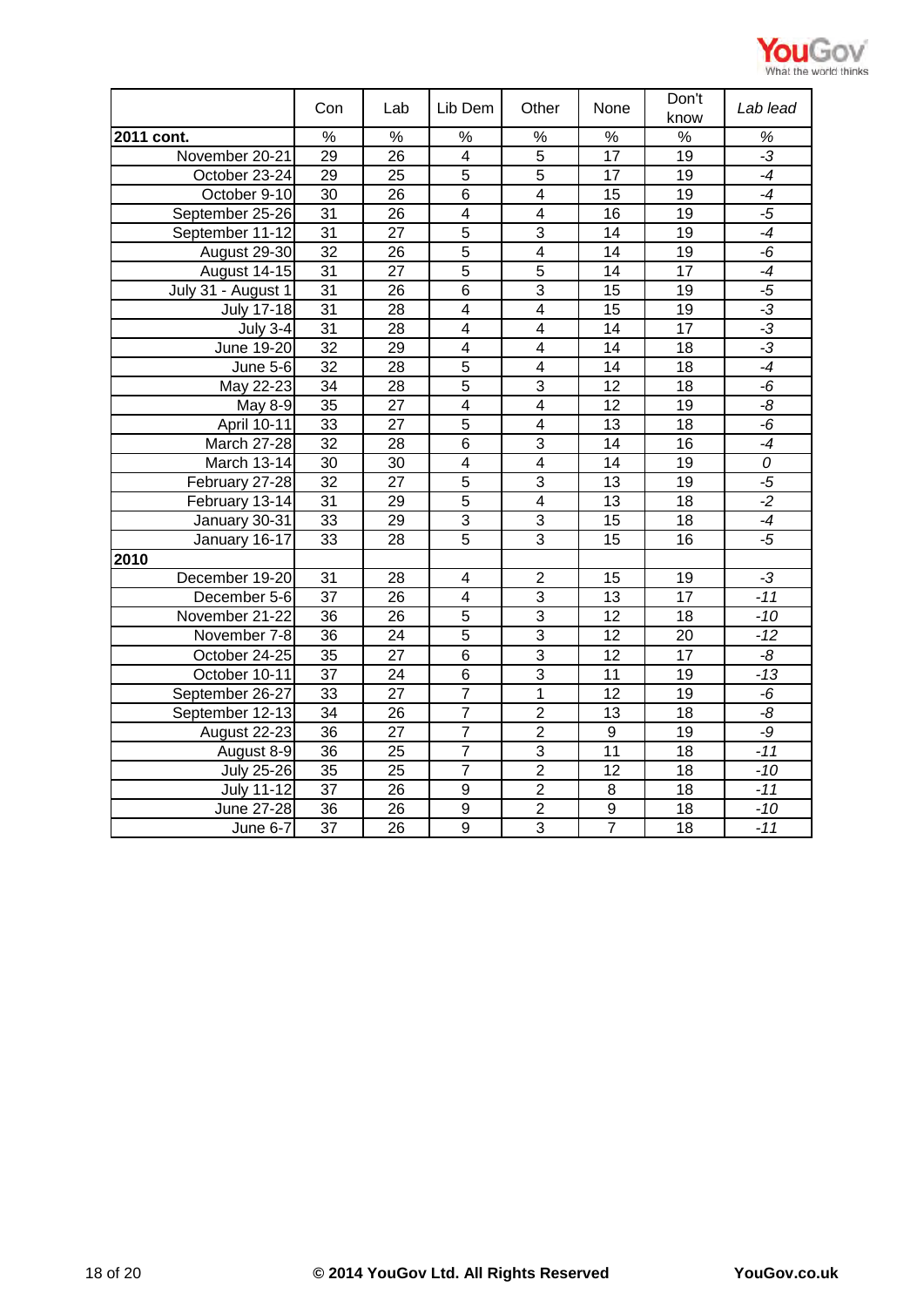

| <b>Europe</b>     |                 |      |                  |                  |                 |                 |                 |
|-------------------|-----------------|------|------------------|------------------|-----------------|-----------------|-----------------|
|                   | Con             | Lab  | Lib Dem          | Other            | None            | Don't<br>know   | Lab lead        |
| 2014              | $\%$            | $\%$ | $\%$             | $\%$             | $\%$            | $\%$            | %               |
| March 2-3         | 21              | 22   | 8                | 16               | 13              | 19              | 1               |
| February 16-17    | 20              | 21   | $\overline{7}$   | 16               | 14              | 22              | 1               |
| February 2-3      | 20              | 21   | $\boldsymbol{9}$ | 16               | 15              | 19              | 1               |
| January 19-20     | 20              | 21   | 8                | 18               | 13              | 21              | 1               |
| January 5-6       | $\overline{20}$ | 20   | 8                | 15               | 15              | $\overline{22}$ | 0               |
| 2013              |                 |      |                  |                  |                 |                 |                 |
| December 8-9      | 19              | 22   | 9                | 15               | 15              | 20              | 3               |
| November 17-18    | 19              | 20   | 9                | 15               | 16              | 20              | 1               |
| November 3-4      | 20              | 21   | $\boldsymbol{9}$ | 14               | 18              | 18              | $\overline{1}$  |
| October 20-21     | 21              | 19   | $\overline{8}$   | 13               | 21              | 19              | $\overline{.2}$ |
| October 6-7       | 20              | 21   | $\mathsf g$      | 18               | 12              | 20              | $\mathbf 1$     |
| September 22-23   | 23              | 21   | 8                | 16               | 14              | 18              | $-2$            |
| September 8-9     | 21              | 20   | 8                | 17               | 13              | 21              | $-1$            |
| August 26-27      | 23              | 21   | 8                | 14               | 13              | 21              | $-2$            |
| August 11-12      | 23              | 21   | 8                | 15               | 12              | 21              | $-2$            |
| <b>July 28-29</b> | 24              | 19   | $\boldsymbol{9}$ | 14               | 15              | 20              | $-5$            |
| July 14-15        | 20              | 19   | $\boldsymbol{9}$ | 16               | 14              | 22              | $-1$            |
| June 30 - July 1  | 21              | 19   | $\overline{7}$   | 18               | 14              | 21              | $-2$            |
| June 16-17        | 21              | 21   | 8                | 15               | 14              | 21              | 0               |
| June 3            | 19              | 22   | $\overline{7}$   | 19               | 14              | 19              | 3               |
| April 28-29       | 22              | 20   | 8                | 18               | 12              | 19              | $-2$            |
| April 25-26       | $\overline{22}$ | 22   | $\overline{9}$   | 16               | 10              | 20              | 0               |
| April 14-15       | 23              | 20   | 10               | 16               | 13              | 18              | -3              |
| March 24-25       | 19              | 20   | 9                | 17               | 14              | 22              | 1               |
| March 10-11       | $\overline{22}$ | 22   | $\overline{8}$   | 15               | 14              | 19              | 0               |
| February 24-25    | $\overline{24}$ | 23   | $\overline{8}$   | $\overline{12}$  | $\overline{14}$ | 19              | $-1$            |
| February 10-11    | 24              | 22   | 10               | 13               | 13              | 19              | $\overline{2}$  |
| January 27-28     | 26              | 22   | 9                | $\overline{12}$  | 11              | 19              | $-4$            |
| January 13-14     | 22              | 24   | 8                | 12               | 14              | 20              | $\overline{c}$  |
| 2012              |                 |      |                  |                  |                 |                 |                 |
| December 16-17    | 20              | 21   | 8                | 16               | 12              | 23              | 1               |
| December 2-3      | 21              | 23   | 10               | 15               | 11              | 19              | $\overline{2}$  |
| November 18-19    | 20              | 23   | 7                | 15               | 16              | 19              | 3               |
| November 4-5      | 24              | 22   | $\overline{8}$   | 11               | 16              | 20              | $-2$            |
| October 21-22     | 21              | 22   | 6                | 12               | 16              | 22              | $\mathbf{1}$    |
| October 7-8       | 23              | 21   | $\overline{8}$   | 11               | 17              | 19              | $-2$            |
| September 23-24   | $\overline{22}$ | 21   | 8                | 14               | 16              | 19              | $-1$            |
| August 19-20      | $\overline{22}$ | 21   | $\overline{7}$   | $\overline{11}$  | 18              | $\overline{21}$ | $-1$            |
| August 5-6        | 25              | 22   | $\overline{7}$   | 10               | $\overline{17}$ | 19              | $-3$            |
| July 22-23        | 23              | 20   | $\overline{7}$   | 11               | 16              | $\overline{22}$ | $-3$            |
| July $8-9$        | 24              | 22   | $\overline{7}$   | $\boldsymbol{9}$ | 17              | 22              | $-2$            |
| June 24-25        | 24              | 22   | $\overline{7}$   | $\overline{9}$   | $\overline{17}$ | 22              | $-2$            |
| June 10-11        | 23              | 20   | $\overline{7}$   | 10               | 17              | 22              | ٠J              |
| May 27-28         | 21              | 20   | $\overline{7}$   | 11               | 20              | 21              | $-1$            |
| May 13-14         | 19              | 21   | $\overline{7}$   | 13               | 17              | 22              | $\overline{c}$  |
| April 29-30       | 23              | 21   | 8                | 11               | 18              | 20              | $-2$            |
| March 25-26       | 25              | 21   | 8                | 11               | 16              | 19              | $-4$            |